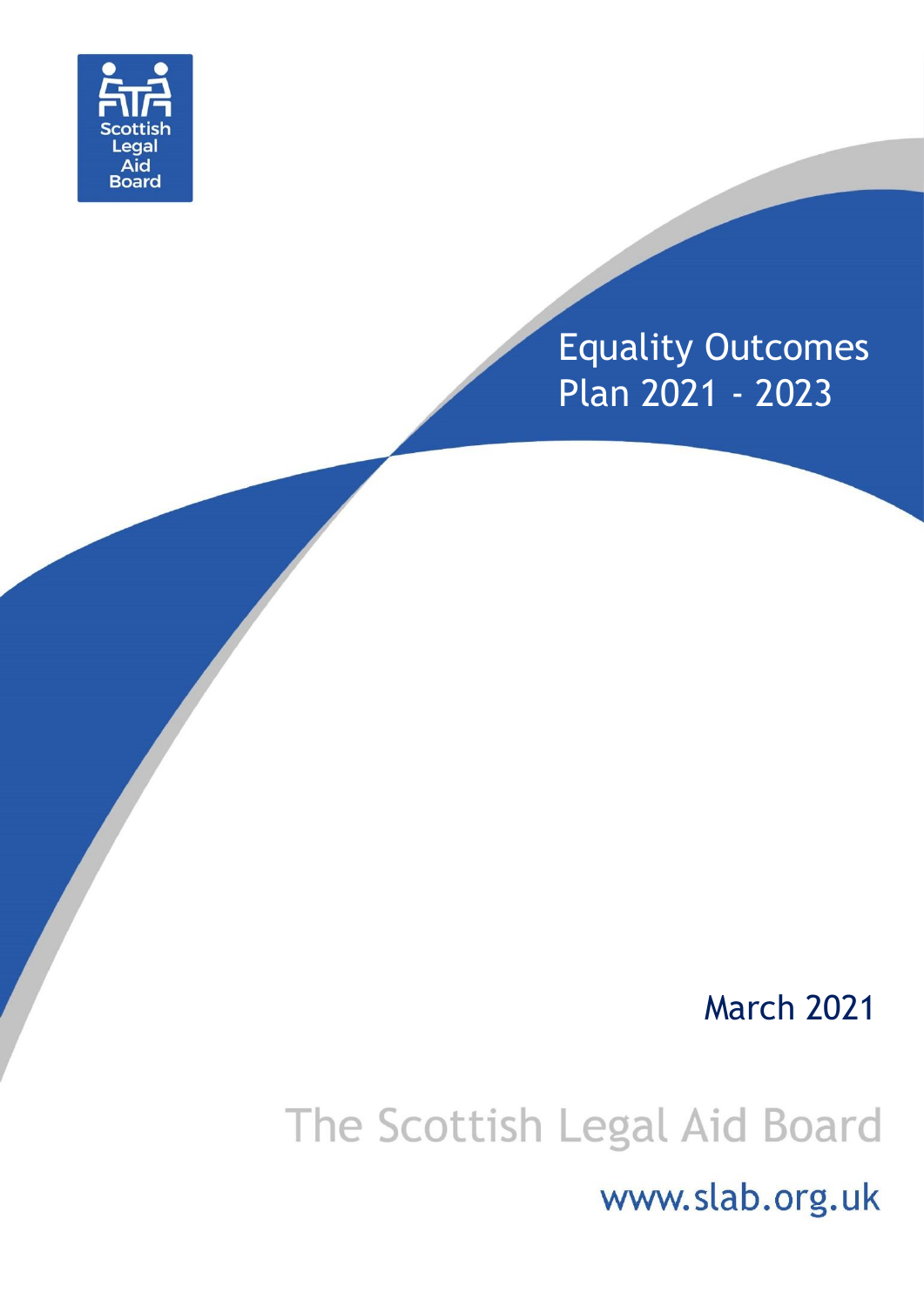#### **Contents**

| <b>Introduction</b>                                                                                                                                                                     | 3  |
|-----------------------------------------------------------------------------------------------------------------------------------------------------------------------------------------|----|
| Context for our equality outcomes                                                                                                                                                       | 4  |
| Our approach to developing equality outcomes for 2021-2023                                                                                                                              | 6  |
| Our equality outcomes for 2021 - 2023                                                                                                                                                   | 9  |
| Equality outcome 1: People with disabilities and people who speak languages other than<br>English can access our services and funding of appropriate communication support with<br>ease | 9  |
| Equality outcome 2: SLAB gathers and uses equality data to inform our policies and<br>improve our services                                                                              | 14 |
| Equality Outcome 3: SLAB employees maintain good mental and physical health during<br>the covid-19 pandemic and recovery phase                                                          | 17 |
| Action in response to the Scottish Parliaments Inquiry into Race Equality, Employment<br>and Skills                                                                                     | 19 |
| Appendix A. List of evidence reviewed to support our equality outcomes 2021-2023                                                                                                        | 20 |
|                                                                                                                                                                                         |    |

#### **Contacts**

For more information about our equalities work please contact our Corporate Policy Officer (Equalities):

Telephone: **0131 240 1981** Email: **[equalities@slab.org.uk](mailto:baggottlo@slab.org.uk)**

For information on accessing this report in an alternative format please contact our communications office:

Telephone: **0131 226 7061** Email: **[communications@slab.org.uk](mailto:communications@slab.org.uk)**



Our website uses the BrowseAloud assistive software to add speech, reading and translation support tools to our online content including this document.

**Information about the Scottish Legal Aid Board is available on our website: [www.slab.org.uk/corporate-information/](http://www.slab.org.uk/corporate-information/)**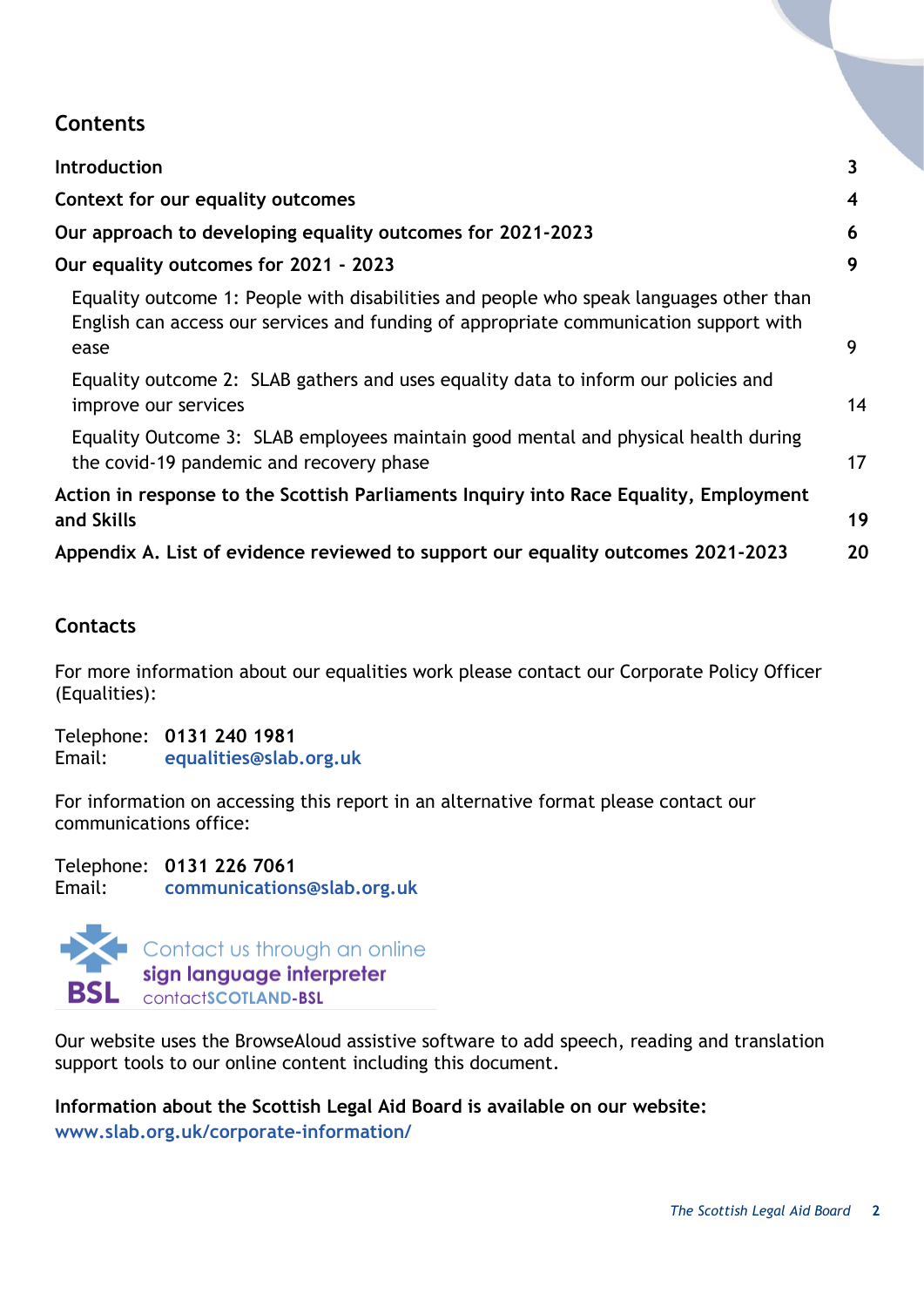#### <span id="page-2-0"></span>**Introduction**

The last six months have seen us managing the impact of a global health pandemic on our employees, our operations and those who depend on the services we deliver. Covid-19 and our response to it has impacted on strategic priorities, as reflected in our recently published corporate plan 2020 – 2023,and the revision of our equality outcomes 2021 – 2023.

Our priorities over the coming period are to deliver a high quality and user focussed service; our equality work is a key part of being able to achieve this. We will continue to improve the accessibility of our services and transparency in relation to our own customer service standards and funding for communication support through the legal aid fund. We will also continue to improve how we gather and use customer equality data to inform the way that we design our services and assess the impact of the policies and procedures that govern our work.

During this period, the Board and the Executive's priorities have included the health and wellbeing of our people. As we look to the future shape of our organisation in the aftermath of Covid-19 we will focus on the health and wellbeing of our workforce who are key to the delivery of strategic objectives and a high quality legal aid system.

Jala

Tellin Cannot

**Ray Macfarlane Colin Lancaster Chair Chief Executive**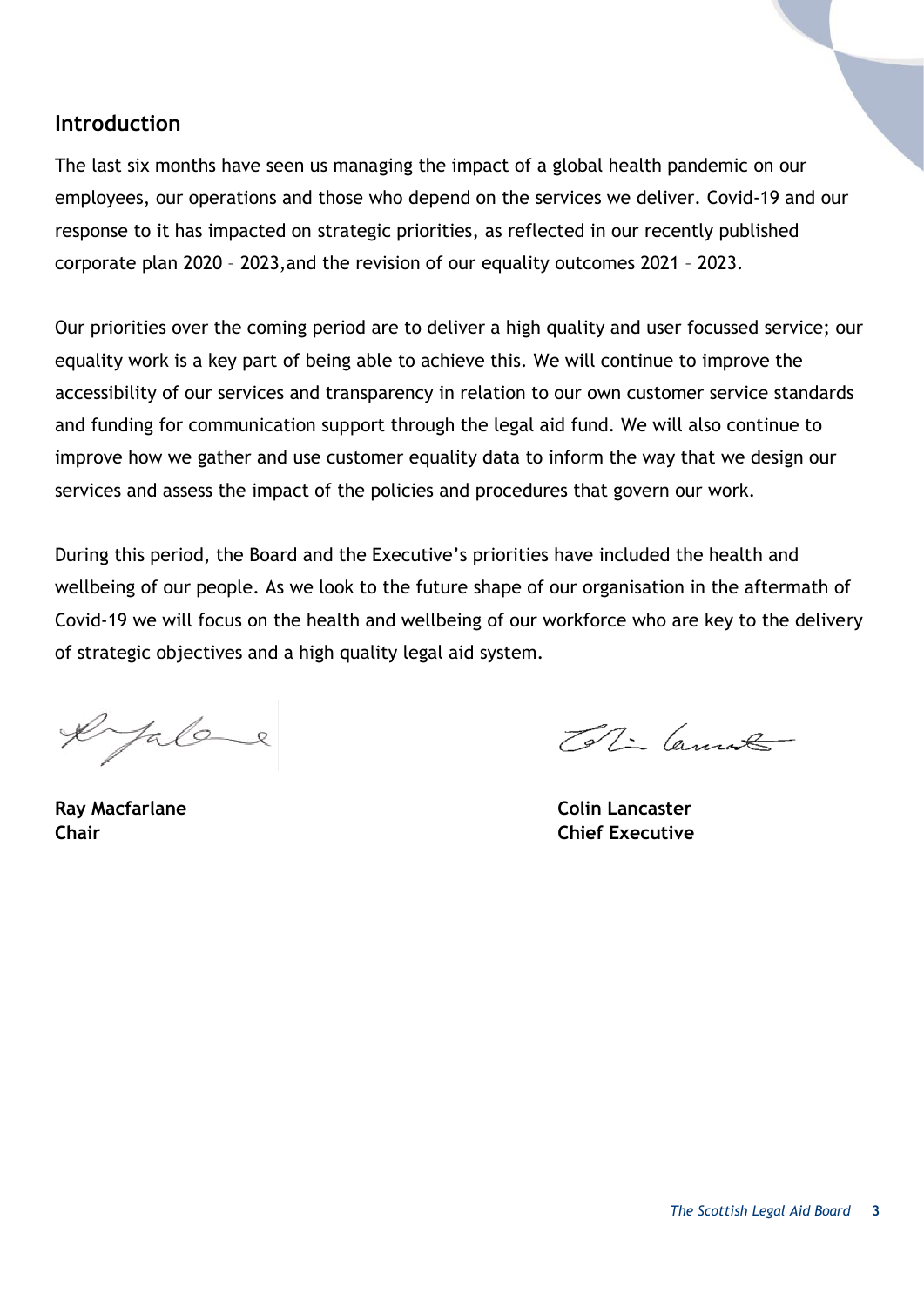#### <span id="page-3-0"></span>**Context for our equality outcomes**

This plan sets out our equality outcomes for 1 April 2021 to 31 March 2023. The publication of corporate priorities and revised equality outcomes in April 2020 was delayed due to the impact of the global pandemic. Our usual three year reporting cycle has therefore been reduced to two years to ensure our equality work continues to be aligned with our corporate planning cycle.

In October 2020 we published our **[Equality Outcomes Progress and Mainstreaming report](https://www.slab.org.uk/app/uploads/2020/10/Equalities-Mainstreaming-and-Equality-Outcomes-Progress-Report-Oct-2020-FINAL.pdf)** which ensured that we continue to meet our statutory reporting timeline. That report included:

- final progress report against our equality outcomes 2017-2020
- an update on our work to mainstream equality into the way we work
- a summary of our employee equality information
- details of our gender pay gap and an updated equal pay statement.

#### **Our organisation**

Our primary purpose is to manage access to legal aid funding by applying the rules set by the Parliament for assessing eligibility for legal aid and checking accounts submitted for payment by solicitors and advocates.

Legal aid funding pays for solicitors, advocates and other necessary services to help people resolve problems by negotiation or in a court or tribunal. The vast majority of services paid for through the Legal Aid Fund are delivered through the private sector (94.1%). The third sector and our own direct services<sup>1</sup> also deliver case by case services but on a much smaller scale. Finally, a small amount of funding provides direct grants for projects to deliver targeted legal services<sup>2</sup>. The Legal Aid Fund also finances the quality assurance schemes we manage.

Legal aid and wider justice system policy is the responsibility of the Scottish Government, and where legislative change is required, the Scottish Parliament. Inequality in access to legally aided services is something that we can not control and is not within our remit to directly change. The nature of the current legal aid legislation means that this judicare funding is unplanned and largely non-targeted. This feature of the current system means that resources for case by case services cannot be more purposely directed towards meeting any specific Scottish Government priority or the legal problems experienced by any specific equality groups. The pattern of

l <sup>1</sup> Our direct services include our Public Defence Solicitor Offices (PDSO), Civil Legal Assistance Offices (CLAO) and Solicitor Contact Line (SCL).

 $2$  For more information about how the Legal Aid Fund was spent in 2019-20 please see our Annual Accounts at [https://www.slab.org.uk/corporate-information/publications/corporate](https://www.slab.org.uk/corporate-information/publications/corporate-information/annual-reports/)[information/annual-reports/](https://www.slab.org.uk/corporate-information/publications/corporate-information/annual-reports/)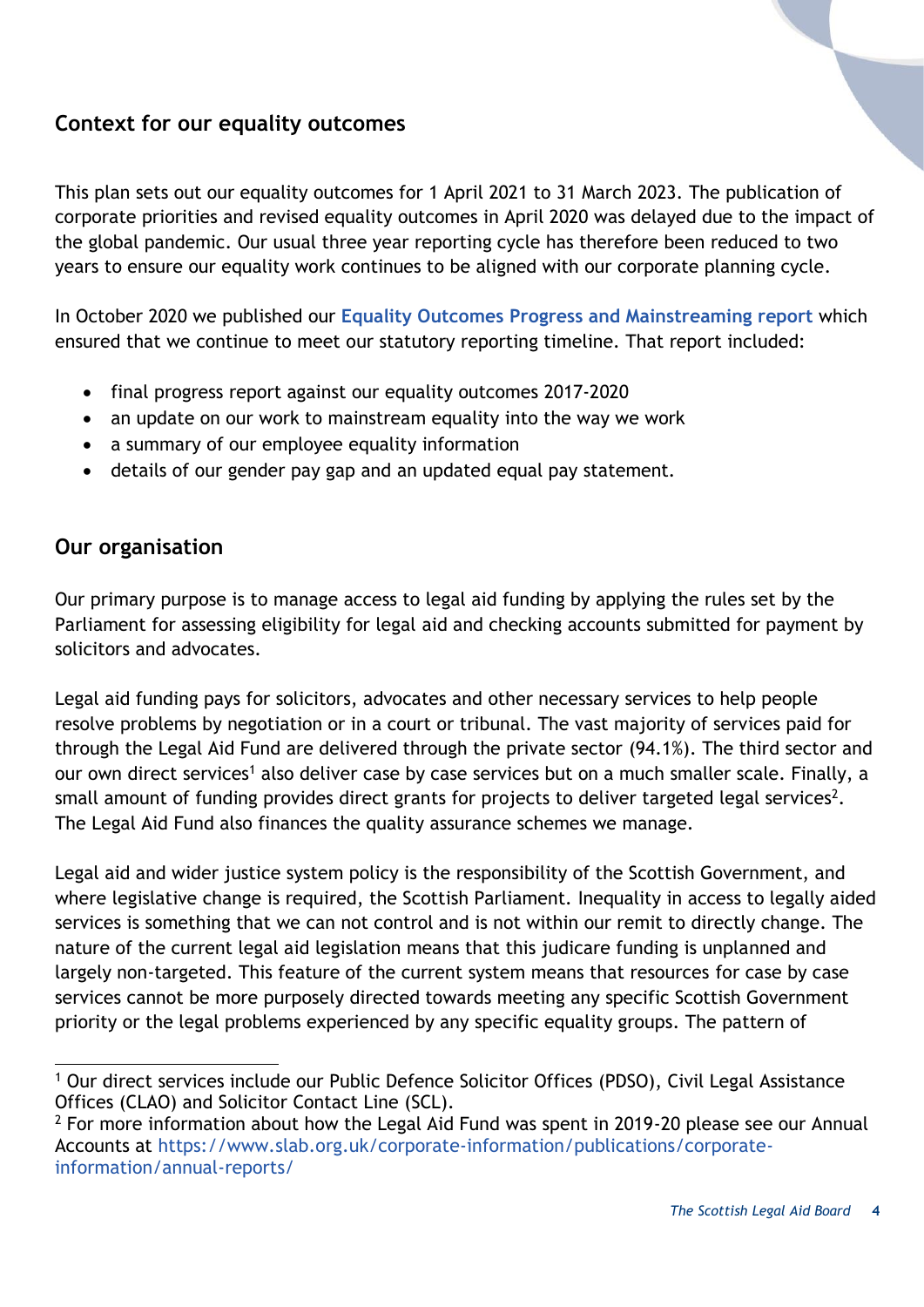requests for legal aid is determined by a combination of members of the public deciding whether to seek help and hundreds of predominantly small firms of solicitors in the private sector deciding whether or not to offer a particular kind of service, whether to act for a person if they ask for assistance and, if so, whether to do so on legal aid<sup>3</sup>.

#### **Legal context**

The Equality Act 2010 introduced the public sector equality duty which requires public authorities, in the exercise of their functions, to have due regard to the need to:

- eliminate unlawful discrimination, harassment and victimisation and other prohibited conduct
- advance equality of opportunity between people who share a relevant protected characteristic and those who do not
- foster good relations between people who share a protected characteristic and those who do not.

In Scotland, the Equality Act 2010 (Specific Duties) (Scotland) Regulations 2012 (and subsequent updates) support public authorities like the Scottish Legal Aid Board (SLAB) to meet the general duty.

The Equality and Human Rights Commission (EHRC) $4$  monitor and regulate compliance with the public sector equality duty and relevant regulations in Scotland.

l <sup>3</sup> For more information please see our Corporate Plan 2020-2023 at [www.slab.org.uk/corporate](http://www.slab.org.uk/corporate-information/publications/corporate-information/corporate-and-business-plans/)[information/publications/corporate-information/corporate-and-business-plans/](http://www.slab.org.uk/corporate-information/publications/corporate-information/corporate-and-business-plans/) <sup>4</sup> <https://equalityhumanrights.com/en/advice-and-guidance/public-sector-equality-duty>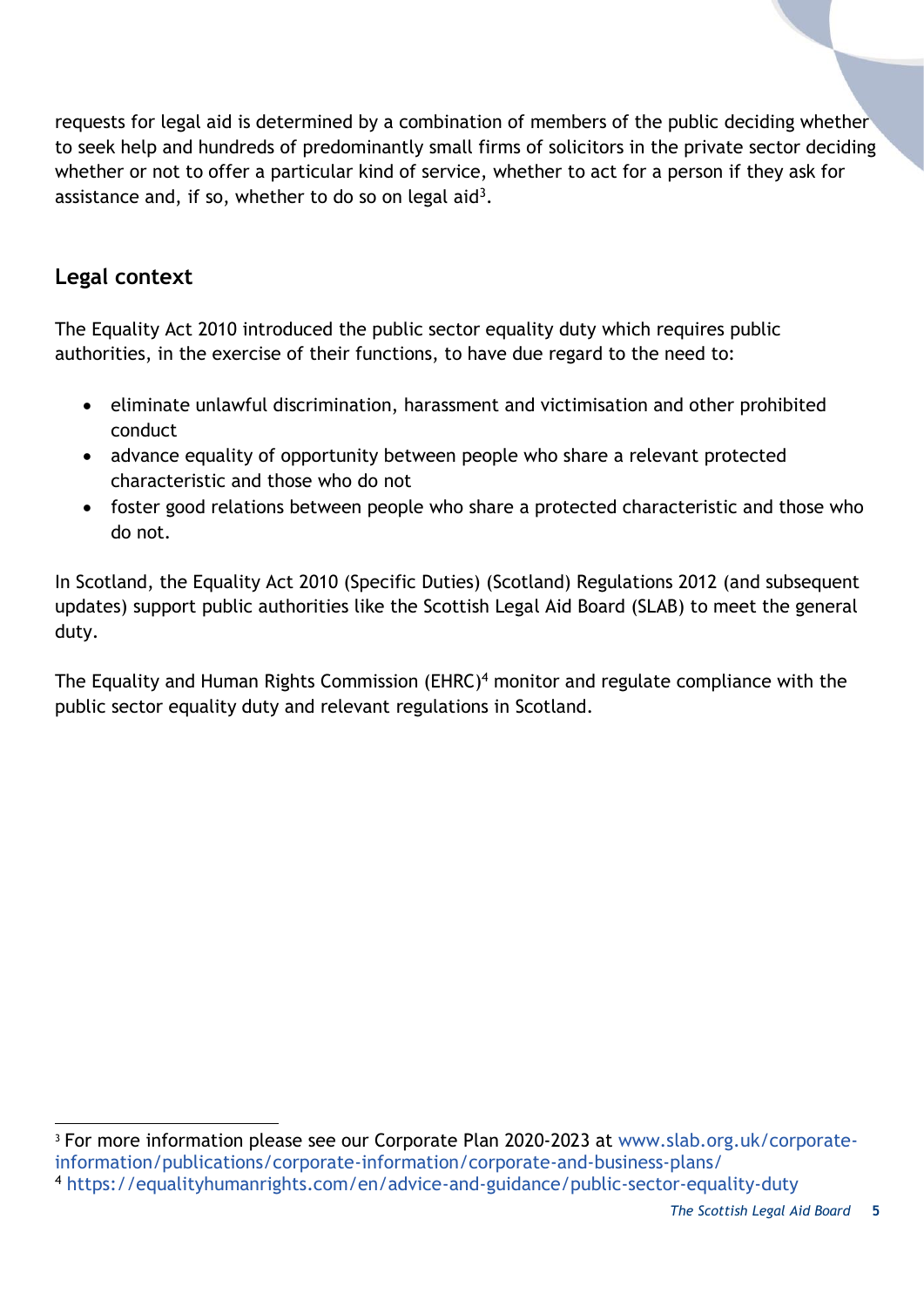#### <span id="page-5-0"></span>**Our approach to developing equality outcomes for 2021-2023**

With reference to good practice set out in the relevant EHRC guidance<sup>5</sup>, we have undertaken a series of steps as part of our process to revise our equality outcomes.

#### **Evidence review**

We have undertaken a review of equality evidence including:

- our own evidence: what we have found through both internal and external stakeholder research<sup>6</sup> and survey work
- evidence relating to the justice sector in Scotland: a review of published reports and research, and priorities that continue to be identified through our work with justice partners
- evidence relevant to SLAB as a public service provider and employer in Scotland including a review of reports, research and frameworks published by the Scottish Government and the Equality and Human Rights Commission (EHRC).

The key sources that have informed our outcomes are included in this report and wider references are included in Appendix A.

#### **External stakeholder engagement**

We commissioned the independent social research company, The Lines Between, to involve members of the public in the process of shaping our new outcomes. This work also raised issues that are important to the wider operation of the legal aid schemes and therefore our corporate plan.

The research used a qualitative approach to speak to people about two key scenarios; meeting a solicitor for the first time and receiving advice from a solicitor in a police station setting. Tailored discussions took place in October 2019 with 23 participants in total. The groups included in the research included people who identify as gay, lesbian and bisexual (LGB), people with experience of poor mental health, people with physical and/or learning disabilities and people from different minority ethnic backgrounds.

l <sup>5</sup> EHRC non-statutory guidance for listed public authorities in Scotland:

[www.equalityhumanrights.com/en/advice-and-guidance/guidance-scottish-public-authorities](http://www.equalityhumanrights.com/en/advice-and-guidance/guidance-scottish-public-authorities) <sup>6</sup> Our research publications can be found at [www.slab.org.uk/corporate](http://www.slab.org.uk/corporate-information/publications/research-publications/)[information/publications/research-publications/](http://www.slab.org.uk/corporate-information/publications/research-publications/)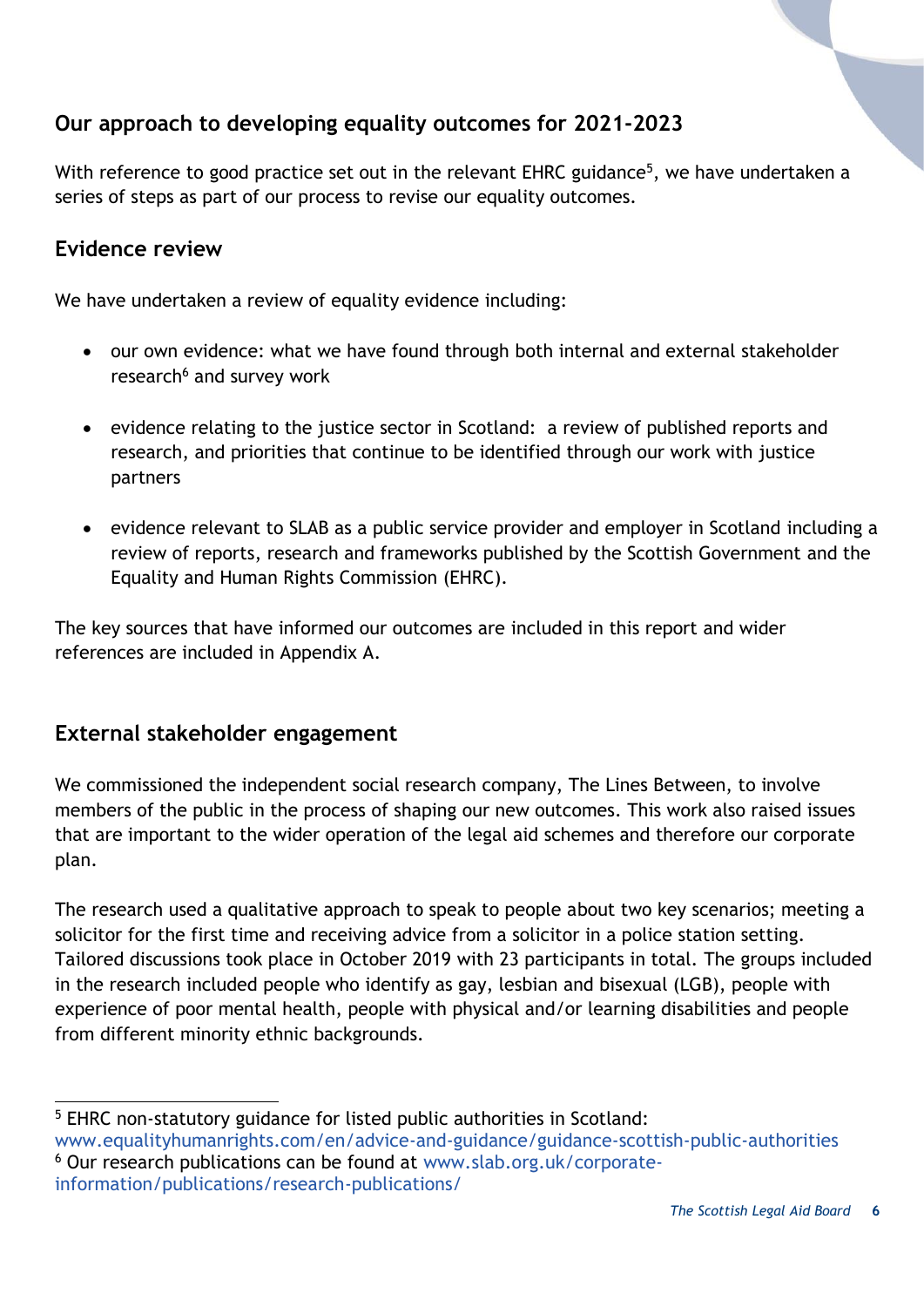The report produced key findings and recommendations, alongside useful evidence for us to take into account in critically reviewing and developing both our equality outcomes and our corporate plan. The research report, **[Public Involvement in Setting SLAB's Equality Outcomes](https://www.slab.org.uk/?download=file&file=17624)** was published on our website in February 2020.

We contacted a range of justice partners and representative equality organisations to ask for:

- a. their views on the focus of SLAB's current equality outcomes
- b. to recommend any sources of evidence SLAB should consider when reviewing those outcomes
- c. their comment on SLAB's strategic objectives.

We received a small number of responses (5 in total) however this engagement provided us with some valuable reflection and highlighted areas for further consideration in the development of our outcomes as follows:

- to consider workforce and leadership representation in line with national targets
- accessible services was supported as an outcome
- the wording and scope of the outcomes need to be improved so that the scope and end goal is clearer
- there was general support for our strategic objectives.

#### **Internal engagement**

We initially engaged with Managers<sup>7</sup> about our equality priorities and the feedback from our research with external stakeholders at our Managers Away Day in February 2020. Managers views about the focus of our 2017 equality outcomes and their views for new outcomes were gathered via a survey.

Managers told us they agreed with the overall comments we had received from the external research about our outcomes. They did not suggest new outcomes but offered the following feedback:

- our outcomes must be clear and use Plain English to ensure they are easily understood
- the overall themes of accessible communication, equality data gathering and employee knowledge on equality and diversity remain important going forward
- our outcomes should focus on customer service.

Due to the delay in revising our equality outcomes for publication in April 2020, we invited further feedback from Managers in February 2021 on our draft equality outcomes and the work that would support their delivery. Generally, people were positive about the outcomes in terms of their focus, how they are phrased and the work that will deliver them. Managers also felt that

l  $7$  This includes Team Leaders, Assistant Managers, Managers or 'Heads of' departments and our Executive Team.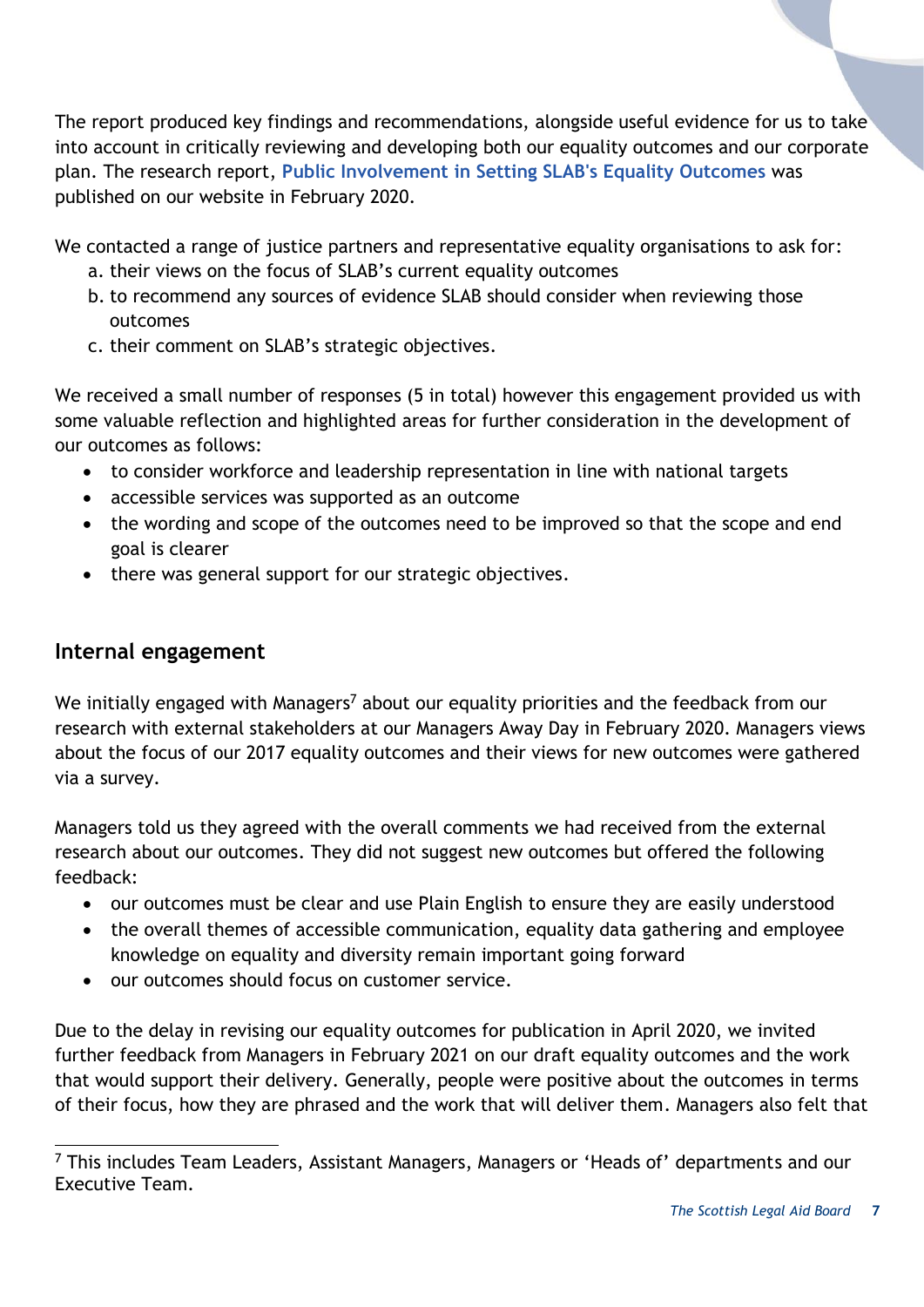we had taken their previous feedback on board and could see these reflected in the revised outcomes. There were a few queries about the scope of the workstreams we identified to deliver the outcomes which we have taken into consideration.

#### **Aligning with corporate priorities 2020-2023**

At the heart of the payment schemes we administer is the enabling and protection of civil, political, social and human rights. Equality and diversity is therefore a key principle for us in the delivery of our functions. In line with our focus on organisational and operational excellence, we recognise that we can do more in this area. We have recently been engaging with the Equalities and Human Rights Commission (EHRC) about how we approach our equalities work, specifically our impact assessment practice and the mainstreaming of equality.

As detailed in our **[Corporate Plan 2020-2023](https://www.slab.org.uk/corporate-information/publications/corporate-information/corporate-and-business-plans/)**, our strategic objectives will be delivered by a range of activities that mirror those in this report to deliver our equality outcomes. Our equality outcomes will therefore directly support our strategic objectives:

- we deliver a high quality user focussed service
- we embed ways of working across the organisation that enhance the quality, consistency and transparency of our decisions and delivery, and
- we engage with users and delivery partners across the legal aid and justice system to inform good design of our system and services<sup>8</sup>.

#### **Wider staff communication about our equality outcomes**

Our new outcomes have been publicised to our workforce through our employee intranet. Routine progress updates will be communicated across the organisation and employee involvement is built in to relevant workstreams as appropriate.

We introduce new employees to our equality work as part of our corporate induction programme. This ensures all employees know about our corporate equality priorities and how these relate to them and their job role. The induction session is delivered by our Corporate Policy Officer (Equalities) and provides an opportunity for employees to tell us what equality means to them and their views on the priorities SLAB is working towards.

l <sup>8</sup> Full information about our strategic objectives can be found in our Corporate Plan 2020-2023 published on our website at [www.slab.org.uk/corporate-information/publications/corporate](http://www.slab.org.uk/corporate-information/publications/corporate-information/corporate-and-business-plans/)[information/corporate-and-business-plans/](http://www.slab.org.uk/corporate-information/publications/corporate-information/corporate-and-business-plans/)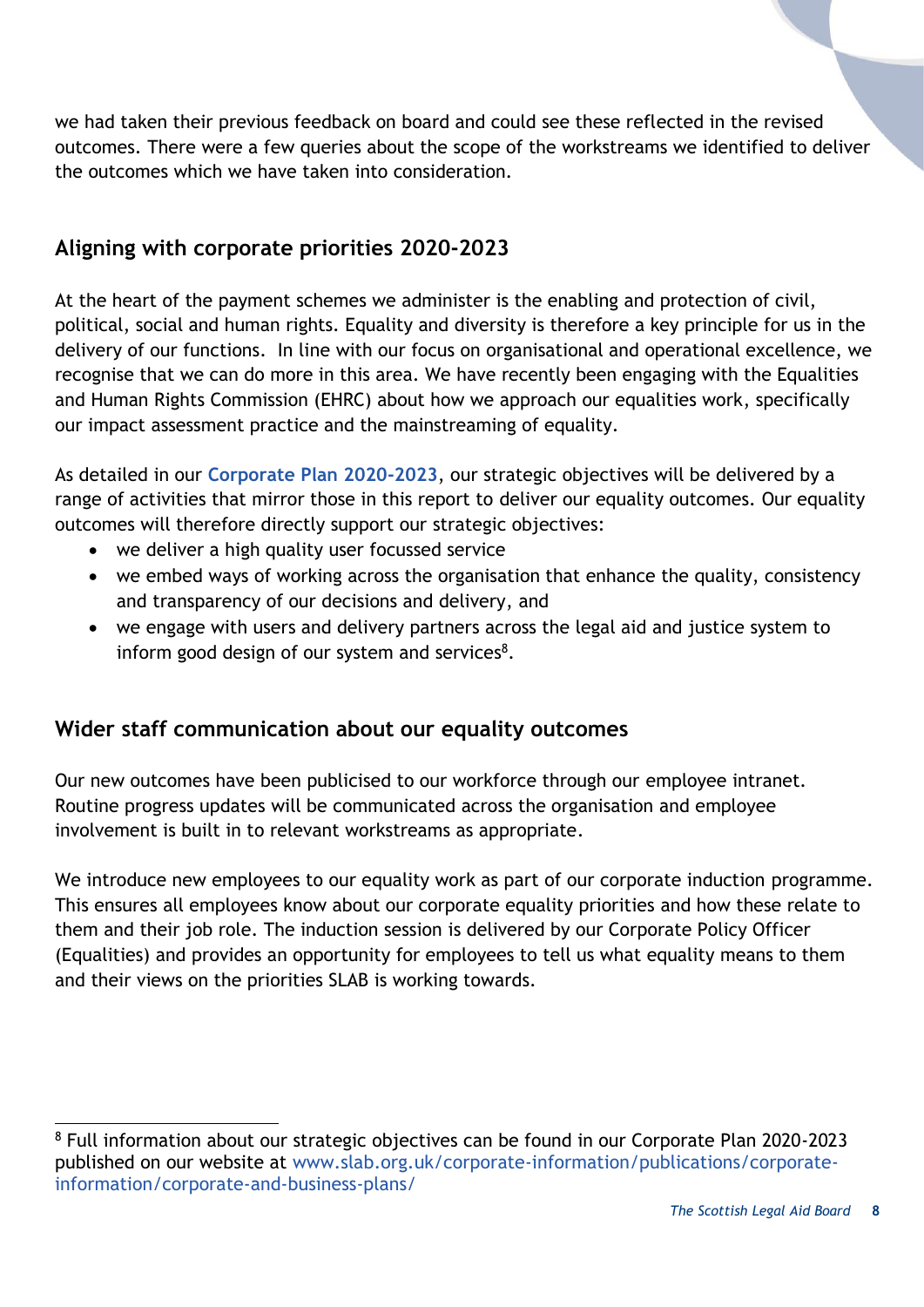#### <span id="page-8-0"></span>**Our equality outcomes for 2021 - 2023**

Our three equality outcomes for 2021 – 2023 will support our strategic priorities and the three aims of the general duty. We have provided a high level overview of the activity that helps us achieve these outcomes, what success will look like and how we will measure the impact on relevant equality groups.

- **1. People with disabilities and people who speak languages other than English can access our services and funding of appropriate communication support with ease.**
- **2. SLAB gathers and uses equality data to inform our policies and improve our services.**
- **3. SLAB employees maintain good mental and physical health during the covid-19 pandemic and recovery phase.**

<span id="page-8-1"></span>**Equality outcome 1: People with disabilities and people who speak languages other than English can access our services and funding of appropriate communication support with ease.**

**Relevant to the protected characteristics of Race and Disability.**

**Equality Duty deliverables: advance equality of opportunity, eliminate discrimination.**

We have a responsibility to ensure that our services are accessible and that we support solicitors to provide an accessible service through our management of the legal aid fund where appropriate.

Evidence considered as part of informing this outcome focusses on the specific barriers and issues which people with disabilities and minority ethnic people can face in accessing services. The focus has been particularly on evidence which identifies communication needs for both groups and how these can be effectively addressed. Examples of evidence considered include:

- British Sign Language Interpreting in Scotland: A Landscape Review (2019)
- Communication Failure? Review of the accessibility of health information for blind and partially sighted people in Scotland: RNIB (2020)
- Criminal Justice Disability Project report
- A Fairer Scotland for Disabled People and Scotland's Race Equality Action Plan (and associated updates): Scottish Government.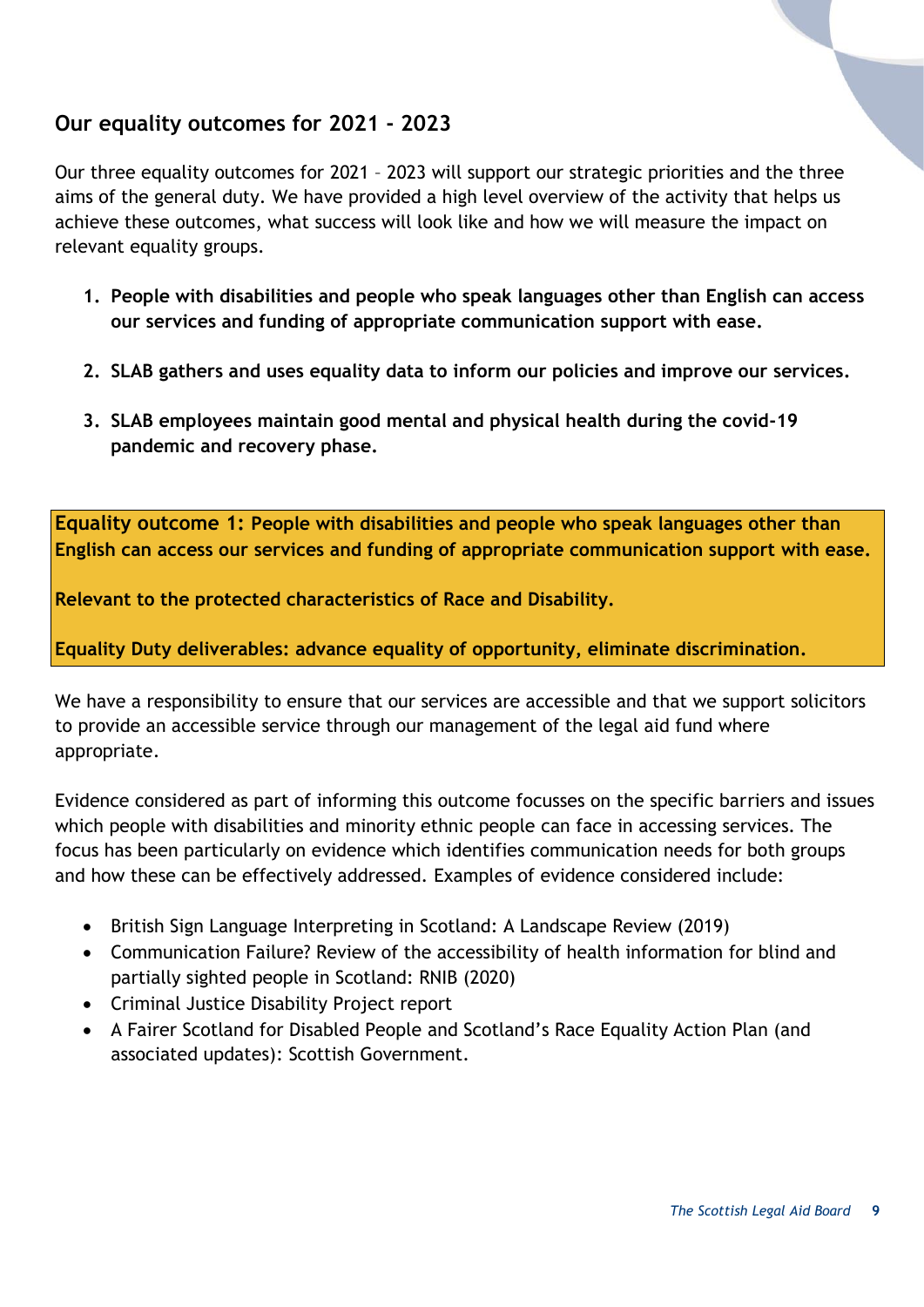| Workstream 1: GALA Project: Review of Taxation Standards and Accounts |                                                                                                                                                                                                                                                                                                                                                                                                                                                                                                                                      |
|-----------------------------------------------------------------------|--------------------------------------------------------------------------------------------------------------------------------------------------------------------------------------------------------------------------------------------------------------------------------------------------------------------------------------------------------------------------------------------------------------------------------------------------------------------------------------------------------------------------------------|
| <b>Evidence</b>                                                       | • Between the Lines research with members of the public including people<br>with disabilities and people from different minority ethnic backgrounds<br>conducted for SLAB in 2019<br>Legal Aid Review tells us there is a desire for change<br>Significant gaps in guidance for solicitors to follow on what equalities<br>related charges are allowable<br>Alignment to our corporate values by improving accountability and<br>$\bullet$<br>increasing transparency<br>Evidence and experience of employees in our Accounts Teams. |
| Who will<br>benefit?                                                  | Legal Aid applicants                                                                                                                                                                                                                                                                                                                                                                                                                                                                                                                 |
| <b>Activity</b>                                                       | Review policy and develop decision makers guidance and solicitor guidance<br>for:<br>$\circ$ the application of the taxation standard<br>$\circ$ interpreting and translation<br>$\circ$ costs and time associated with travel<br>Set out policy, decision makers guidance and solicitor guidance for all<br>other areas of accounts assessment<br>Equality impact assessment for accounts policies carried out.                                                                                                                     |
| <b>Measures</b>                                                       | To be determined by the equality impact assessment<br>$\bullet$<br>Increase in Accounts satisfaction measures in solicitor micro-surveys.                                                                                                                                                                                                                                                                                                                                                                                            |
| Owner                                                                 | Director of Operations and Director of Corporate Services and Accounts.                                                                                                                                                                                                                                                                                                                                                                                                                                                              |
| <b>Duration</b>                                                       | Review and develop policy statements for all areas of accounts assessment<br>by December 2021 (year one)<br>Develop decision makers guidance and solicitor guidance over period to<br>October 2022 (year two).                                                                                                                                                                                                                                                                                                                       |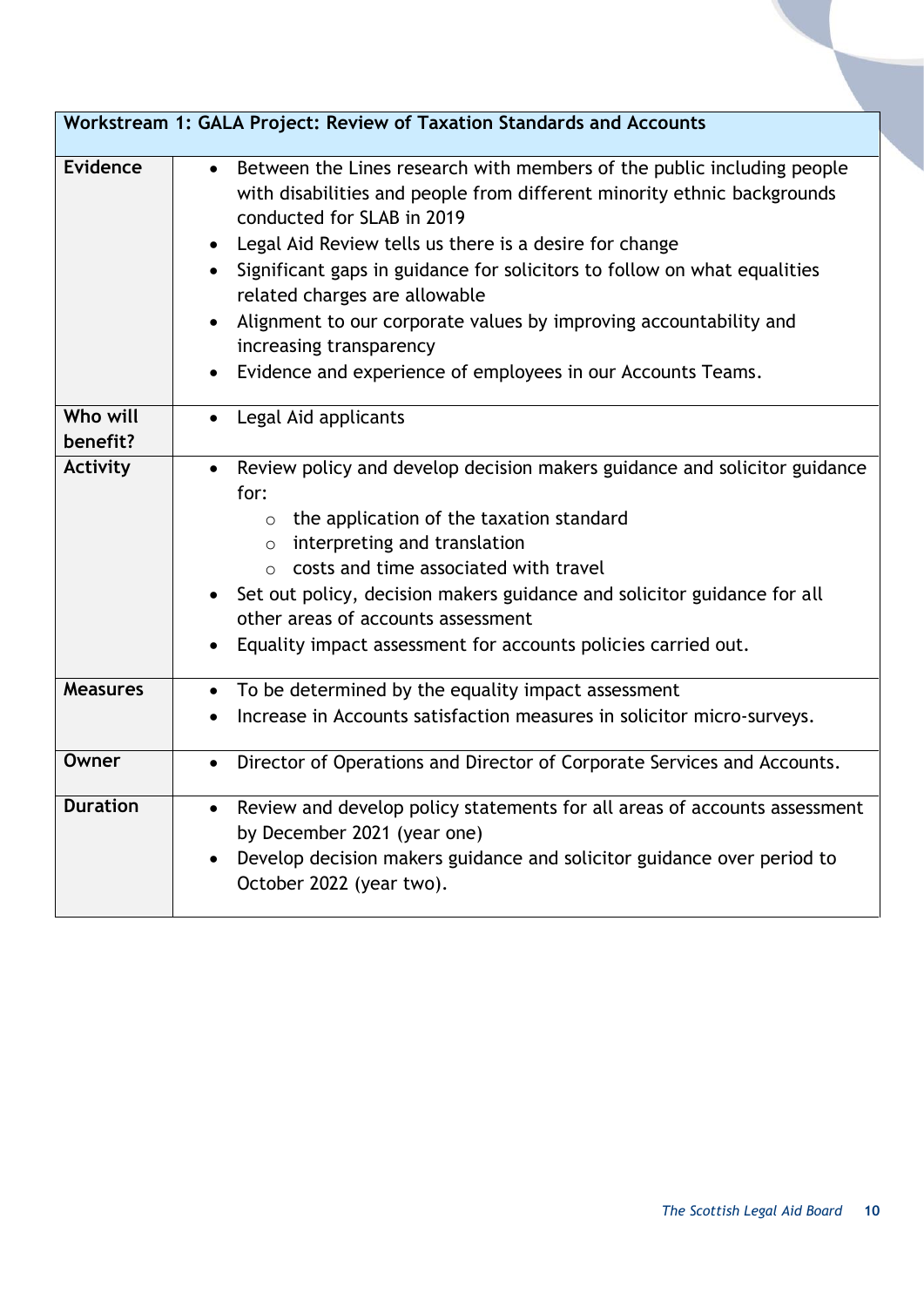|                                                                                  | Workstream 2: Implementation of a Customer Communication Needs policy                                                                                                                                                                                                                                                                                                                                                                                                                                                                                           |  |
|----------------------------------------------------------------------------------|-----------------------------------------------------------------------------------------------------------------------------------------------------------------------------------------------------------------------------------------------------------------------------------------------------------------------------------------------------------------------------------------------------------------------------------------------------------------------------------------------------------------------------------------------------------------|--|
| Linked to equality outcome 2, worksteam 6: IS development of an applicant module |                                                                                                                                                                                                                                                                                                                                                                                                                                                                                                                                                                 |  |
| Evidence                                                                         | • Civil Finance teams in their interactions with applicants/ members of the<br>public<br>Mental Health Check survey and feedback from employees<br>Feedback from equality organisations during our external engagement<br>process<br>Internal research conducted during 2017-2020 outcomes cycle and finding<br>that we tend to respond to communication support needs on an ad hoc<br>basis.                                                                                                                                                                   |  |
| Who will<br>benefit?                                                             | • People involved in the legal aid process.                                                                                                                                                                                                                                                                                                                                                                                                                                                                                                                     |  |
| Activity                                                                         | Use the policy statement developed in our last outcomes cycle to inform a<br>$\bullet$<br>new customer communication needs policy<br>Develop and provide training on employee guidance to include how to ask<br>$\bullet$<br>customers about communication support needs and using the information<br>to respond quickly and appropriately to those needs<br>Update letter templates to include wording that encourages people tell us<br>if they need communication support<br>Set reporting procedures to monitor the customer communication needs<br>policy. |  |
| <b>Measures</b>                                                                  | Repetition of engagement with employees about capturing of<br>$\bullet$<br>communication support needs<br>No. of needs captured and analysis of responses SLAB provided<br>$\bullet$<br>Monitoring of complaints.                                                                                                                                                                                                                                                                                                                                               |  |
| Owner                                                                            | Director of Operations.                                                                                                                                                                                                                                                                                                                                                                                                                                                                                                                                         |  |
| Duration                                                                         | Implementation to go live in year two once relevant IS Development is<br>$\bullet$<br>complete (see workstream 6).                                                                                                                                                                                                                                                                                                                                                                                                                                              |  |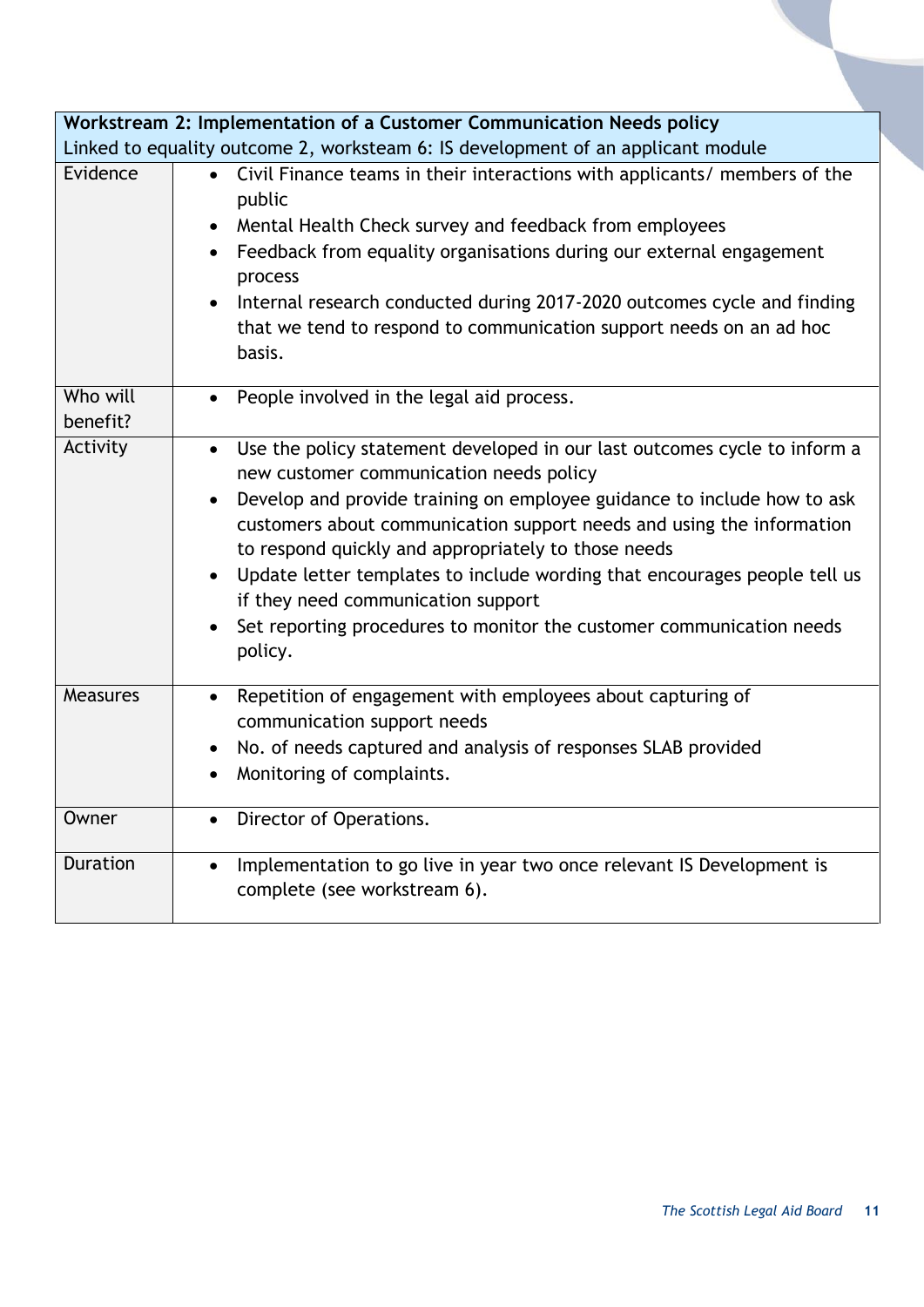| Workstream 3: Development and Implementation of a Corporate Customer Service Policy |                                                                                                                                                                                                                                                                                                                                                                                                          |  |
|-------------------------------------------------------------------------------------|----------------------------------------------------------------------------------------------------------------------------------------------------------------------------------------------------------------------------------------------------------------------------------------------------------------------------------------------------------------------------------------------------------|--|
| Evidence                                                                            | Civil Finance teams in their interactions with applicants/ members of the<br>$\bullet$<br>public<br>Mental Health Check survey and feedback from employees<br>Feedback from equality organisations during our external engagement<br>process<br>Internal research conducted during 2017-2020 outcomes cycle and finding<br>that we tend to respond to communication support needs on an ad hoc<br>basis. |  |
| Who will<br>benefit?                                                                | • All external customers.                                                                                                                                                                                                                                                                                                                                                                                |  |
| Activity                                                                            | Develop a corporate customer service policy based on research and current<br>$\bullet$<br>good practice<br>Identify additional guidance and supporting policies that are required to<br>$\bullet$<br>ensure the policy can be effectively implemented<br>Publish the policy including in suitable formats including BSL video with<br>audio and subtitles, and easy read format.                         |  |
| <b>Measures</b>                                                                     | Involvement of stakeholders in the development of the policy<br>$\bullet$<br>Monitoring of complaints.                                                                                                                                                                                                                                                                                                   |  |
| Owner                                                                               | Director of Strategic Development.<br>$\bullet$                                                                                                                                                                                                                                                                                                                                                          |  |
| <b>Duration</b>                                                                     | Year one with implementation by April 2022 (year one).                                                                                                                                                                                                                                                                                                                                                   |  |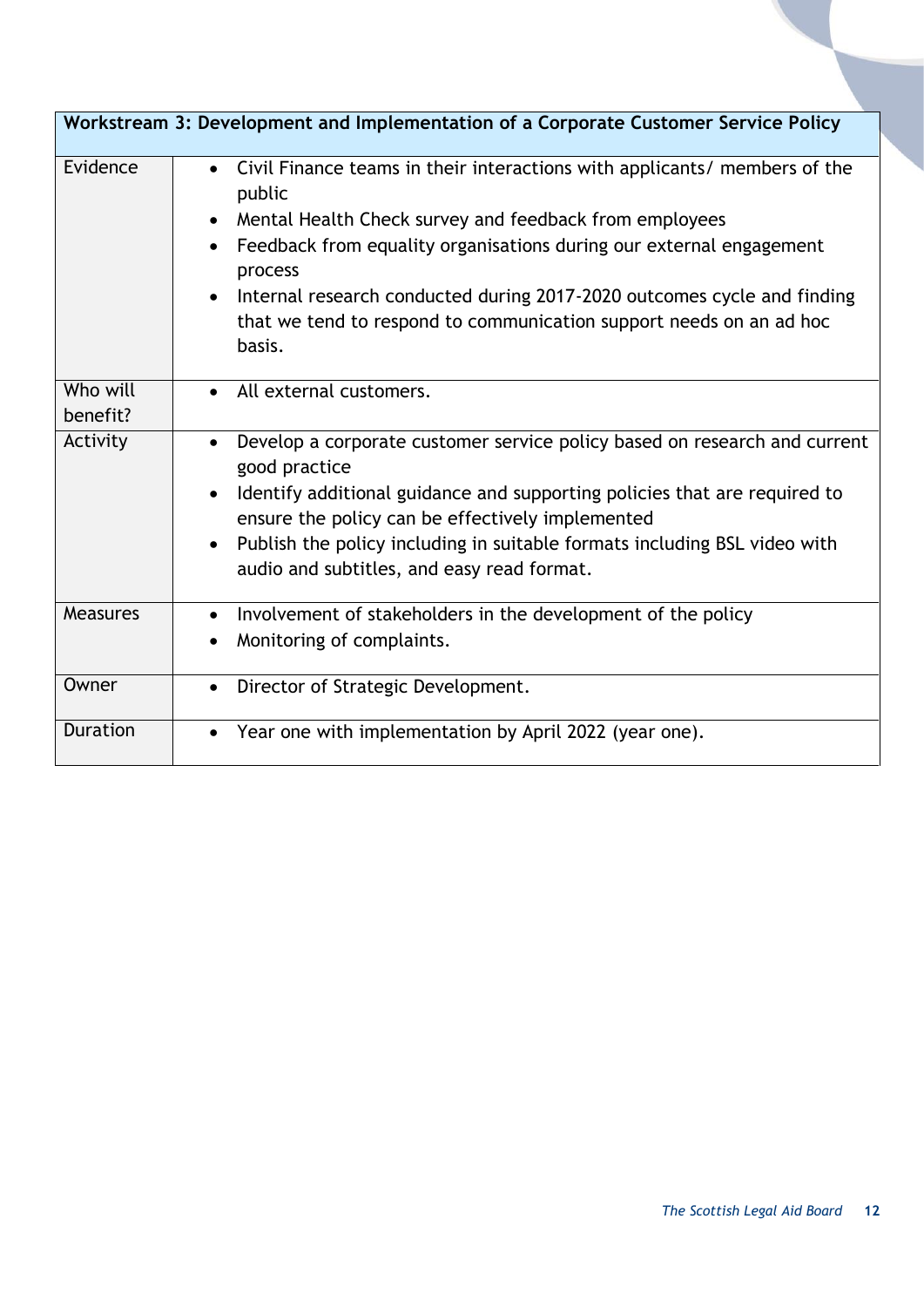<span id="page-12-0"></span>

| Workstream 4: Review of template letters |                                                                                                     |
|------------------------------------------|-----------------------------------------------------------------------------------------------------|
| Evidence                                 | Feedback from Civil Applicant survey 2016 that letters were too technical<br>$\bullet$              |
|                                          | Several sources of evidence we reviewed cited accessible communication<br>$\bullet$<br>as important |
|                                          | SLAB commissioned research on our draft letters during 2017-2020<br>$\bullet$                       |
|                                          | outcomes cycle that has informed the development of this work to date.                              |
| Who will<br>benefit?                     | People involved in the legal aid process.<br>$\bullet$                                              |
| <b>Activity</b>                          | Ongoing testing and launch of civil legal aid letters in stages<br>$\bullet$                        |
|                                          | Staff briefing sessions to coincide with staged launch<br>$\bullet$                                 |
|                                          | Plan the review and launch letters across other aid types.<br>$\bullet$                             |
|                                          |                                                                                                     |
| <b>Measures</b>                          | Ad hoc feedback via operational teams from people who receive the letters<br>$\bullet$              |
|                                          | solicitor survey feedback.                                                                          |
| Owner                                    | Director of Operations.<br>$\bullet$                                                                |
| <b>Duration</b>                          | Civil Legal Aid letters will continue launch during 2021-22 (year one)<br>$\bullet$                 |
|                                          | Review and launch of letters for other legal aid types expected in year two<br>$\bullet$            |
|                                          | subject to planning process.                                                                        |
|                                          |                                                                                                     |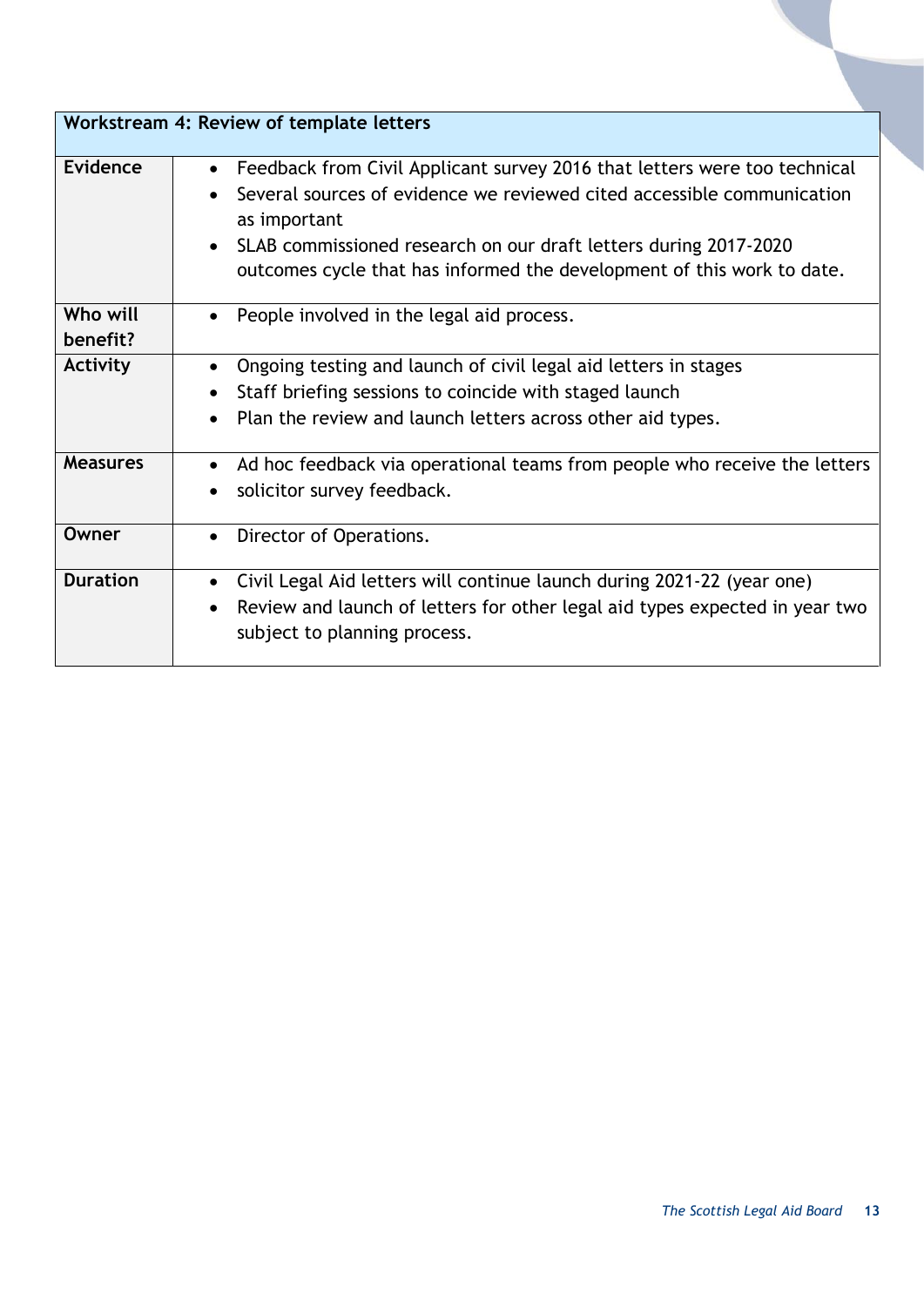**Equality outcome 2: SLAB gathers and uses equality data to inform our policies and improve our services**

**Relevant to the protected characteristics of Race, Sex, Disability and Age**

**Equality Duty deliverables: advance equality of opportunity, eliminate discrimination.**

We have a strong history of collecting data through our research programme. However, collection of this data, where optional, through our administrative systems has not been very successful. We are aware that more systemic collection of data will help us to be responsive to our customers and will help us in our role to advise Scottish Ministers on the strategic development of an accessible and high quality legal aid system.

| Workstream 5: Gathering and use of applicant equality data                                     |                                                                                                                                                                                                                                                                                                                                                                                                                        |
|------------------------------------------------------------------------------------------------|------------------------------------------------------------------------------------------------------------------------------------------------------------------------------------------------------------------------------------------------------------------------------------------------------------------------------------------------------------------------------------------------------------------------|
| This data will be used at a high level to understand trends at a strategic level and to inform |                                                                                                                                                                                                                                                                                                                                                                                                                        |
| strategic policy development, for example as part of the equality impact assessment process.   |                                                                                                                                                                                                                                                                                                                                                                                                                        |
| Evidence                                                                                       | Our own experience of the limitations of current data in understanding the<br>$\bullet$<br>experiences of our customers throughout the legal aid process. This<br>includes the amount and quality of data collected across relevant<br>protected characteristics, how the data can be reported on, and our<br>communication about how we use the data<br>EHRC Guidance - Evidence and the Public Sector Equality Duty. |
| Who will<br>benefit?                                                                           | People who go through the legal aid process.                                                                                                                                                                                                                                                                                                                                                                           |
| Activity                                                                                       | Engagement with the Law Society of Scotland and the profession on their<br>$\bullet$<br>role in gathering this data from clients<br>Development and publication of guidance for customers on the equality<br>data we gather and how we use it.                                                                                                                                                                         |
| <b>Measures</b>                                                                                | Improved % disclosure across the relevant protected characteristics<br>Ad hoc feedback from solicitors.                                                                                                                                                                                                                                                                                                                |
| Owner                                                                                          | Director of Strategic Development.<br>$\bullet$                                                                                                                                                                                                                                                                                                                                                                        |
| <b>Duration</b>                                                                                | Engagement with the Law Society of Scotland to begin late 2021 (year one)<br>$\bullet$<br>Development of guidance for customers will take place during year one<br>$\bullet$<br>Publication of guidance for customers will coincide with roll out of the<br>$\bullet$<br>applicant modeule which is planned for Spring 2022 (year two).                                                                                |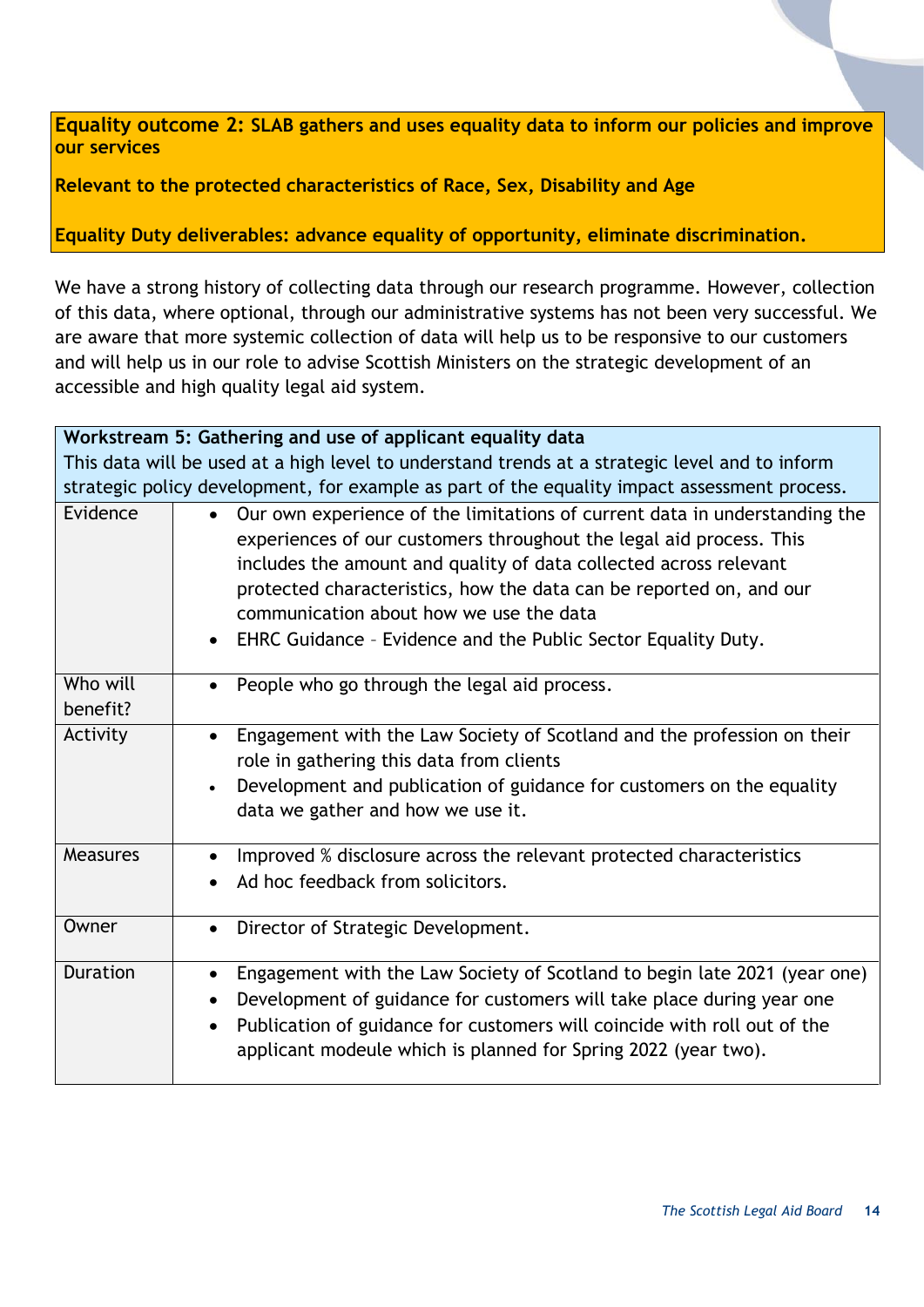|                                                                                         | Workstream 6: IS Development to develop an applicant module to capture equality data                                                                                                                                                                                                                                                                             |  |
|-----------------------------------------------------------------------------------------|------------------------------------------------------------------------------------------------------------------------------------------------------------------------------------------------------------------------------------------------------------------------------------------------------------------------------------------------------------------|--|
| This workstream is a key first step to deliver workstream 2 to implement a new customer |                                                                                                                                                                                                                                                                                                                                                                  |  |
|                                                                                         | communication needs policy and workstream 5 to gather and use applicant equality data.                                                                                                                                                                                                                                                                           |  |
| Evidence                                                                                | Civil Finance teams in their interactions with applicants/ members of the<br>$\bullet$<br>public<br>Internal research conducted during 2017-2020 outcomes cycle which found<br>we are not always aware what additional communication needs and<br>reasonable adjustments might be needed to support customers. We                                                |  |
|                                                                                         | currently handle this on an ad hoc basis.                                                                                                                                                                                                                                                                                                                        |  |
| Who will                                                                                | Legal Aid Applicants<br>$\bullet$                                                                                                                                                                                                                                                                                                                                |  |
| benefit?                                                                                |                                                                                                                                                                                                                                                                                                                                                                  |  |
| Activity                                                                                | Information Systems (IS) development of an applicant module to capture:<br>$\bullet$<br>legal aid applicant communication support needs<br>$\circ$<br>Revised equality monitoring questions for legal aid applicants<br>$\circ$<br>Set up reporting tools to ensure we can effectively use the data to be<br>gathered via the module as per workstreams 2 and 5. |  |
| <b>Measures</b>                                                                         | Data can be captured and reported on as required.<br>$\bullet$                                                                                                                                                                                                                                                                                                   |  |
| Owner                                                                                   | Director of Corporate Services and Accounts.<br>$\bullet$                                                                                                                                                                                                                                                                                                        |  |
| Duration                                                                                | Development of an applicant module including monitoring questions and<br>reporting tools is due to be complete by Spring 2022 (year two).                                                                                                                                                                                                                        |  |

| Workstream 7: Improved identification, reporting and use of equality related complaints |                                                                                                                                                                                                                                                                                                                 |
|-----------------------------------------------------------------------------------------|-----------------------------------------------------------------------------------------------------------------------------------------------------------------------------------------------------------------------------------------------------------------------------------------------------------------|
| Evidence                                                                                | Our own experience of the limitations of the current way that we log<br>$\bullet$<br>complaints<br>Recognition that this is a valuable source of evidence that we can better<br>$\bullet$<br>use in equality impact assessments.                                                                                |
| Who will                                                                                | External customers including Legal Aid Applicants, Solicitors and members<br>$\bullet$                                                                                                                                                                                                                          |
| benefit?                                                                                | of the public.                                                                                                                                                                                                                                                                                                  |
| Activity                                                                                | Review logging of complaints to improve identification of equality related<br>$\bullet$<br>complaints<br>Develop and review internal guidance and procedures to support the<br>$\bullet$<br>updated SPSO model complaints procedure and changes to logging process<br>Determine routine reporting.<br>$\bullet$ |
| <b>Measures</b>                                                                         | Evidenced use of data in relevant equality impact assessments<br>$\bullet$<br>Reporting in place and evidenced.                                                                                                                                                                                                 |
| Owner                                                                                   | Director of Strategic Development.<br>$\bullet$                                                                                                                                                                                                                                                                 |
| <b>Duration</b>                                                                         | By December 2021 (year one).<br>$\bullet$                                                                                                                                                                                                                                                                       |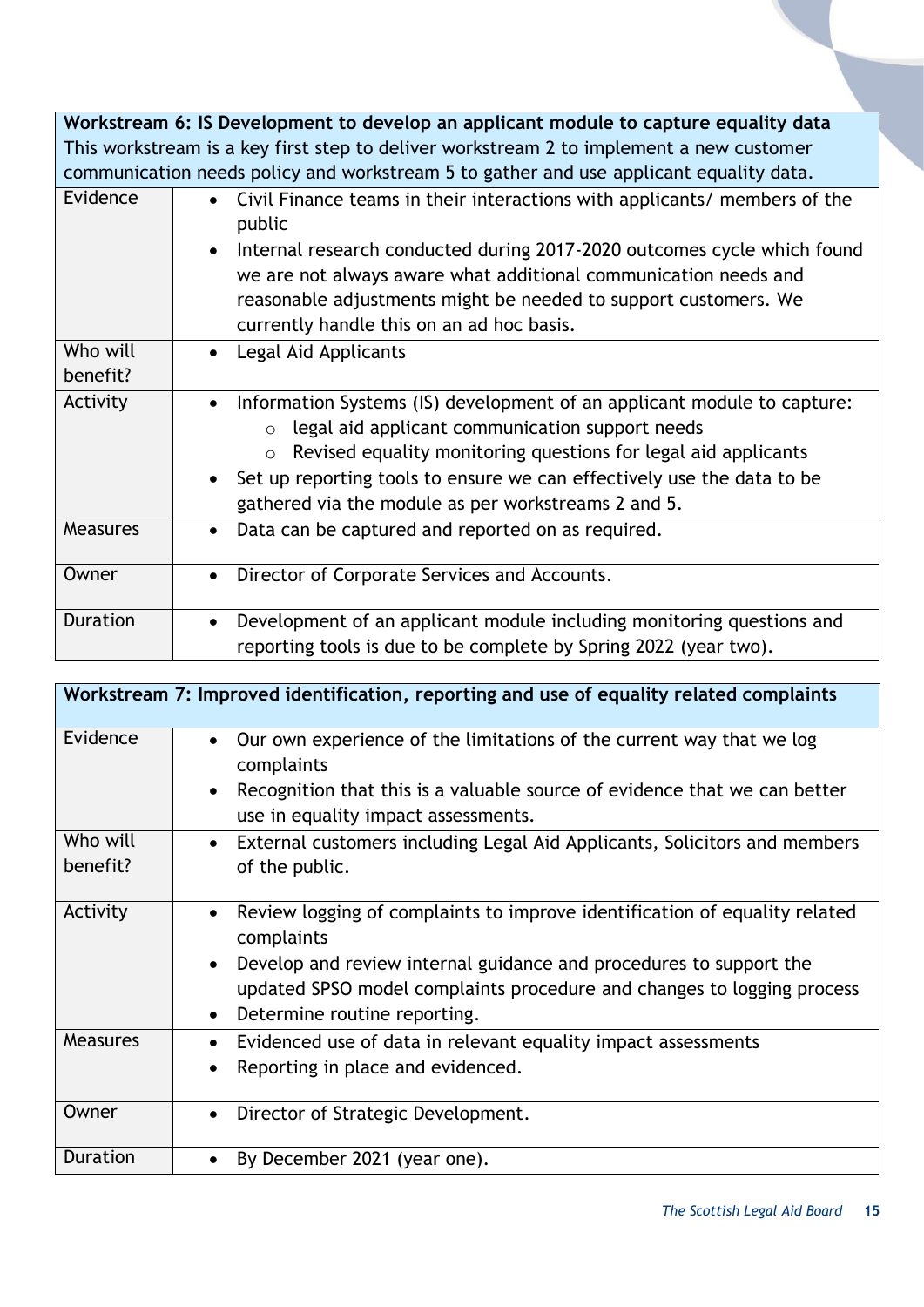| Workstream 8: Implementation of a new case management system for PDSO, CLAO and SCL <sup>9</sup> |                                                                                                                                                                                                                                                                                                                                                                                                                                    |  |
|--------------------------------------------------------------------------------------------------|------------------------------------------------------------------------------------------------------------------------------------------------------------------------------------------------------------------------------------------------------------------------------------------------------------------------------------------------------------------------------------------------------------------------------------|--|
| services and development of key equality measures.                                               |                                                                                                                                                                                                                                                                                                                                                                                                                                    |  |
| Evidence                                                                                         | Our own experience of the limitations of current data in understanding the<br>$\bullet$<br>experiences of our customers throughout the legal aid process. This<br>includes the amount and quality of data collected across relevant<br>protected characteristics, how the data can be reported on and our<br>communication about how we use the data<br>EHRC Guidance - Evidence and the Public Sector Equality Duty.<br>$\bullet$ |  |
| Who will<br>benefit?                                                                             | • Clients and contacts of our PDSO, CLAO and SCL services.                                                                                                                                                                                                                                                                                                                                                                         |  |
| Activity                                                                                         | Complete tender process for a new case management system<br>$\bullet$<br>Implement policy for equality data capture<br>$\bullet$<br>Direct services to develop relevant local procedures and guidance on<br>collecting relevant data<br>Set up equality related reports and key indicators<br>Use data to inform business planning reviews.                                                                                        |  |
| Measures                                                                                         | Evidenced use of data in relevant equality impact assessments<br>$\bullet$<br>Reporting in place and evidenced<br>$\bullet$<br>Improved % disclosure of relevant equality data.<br>$\bullet$                                                                                                                                                                                                                                       |  |
| Owner                                                                                            | Director of Strategic Development<br>$\bullet$<br>Director of PDSO<br><b>Head of Service CLAO</b><br>Manager of the Solicitor Contact Line.                                                                                                                                                                                                                                                                                        |  |
| <b>Duration</b>                                                                                  | By April 2022 (year one).                                                                                                                                                                                                                                                                                                                                                                                                          |  |

<span id="page-15-0"></span>l <sup>9</sup> Our direct services include our Public Defence Solicitor Offices (PDSO), Civil Legal Assistance Offices (CLAO) and Solicitor Contact Line (SCL).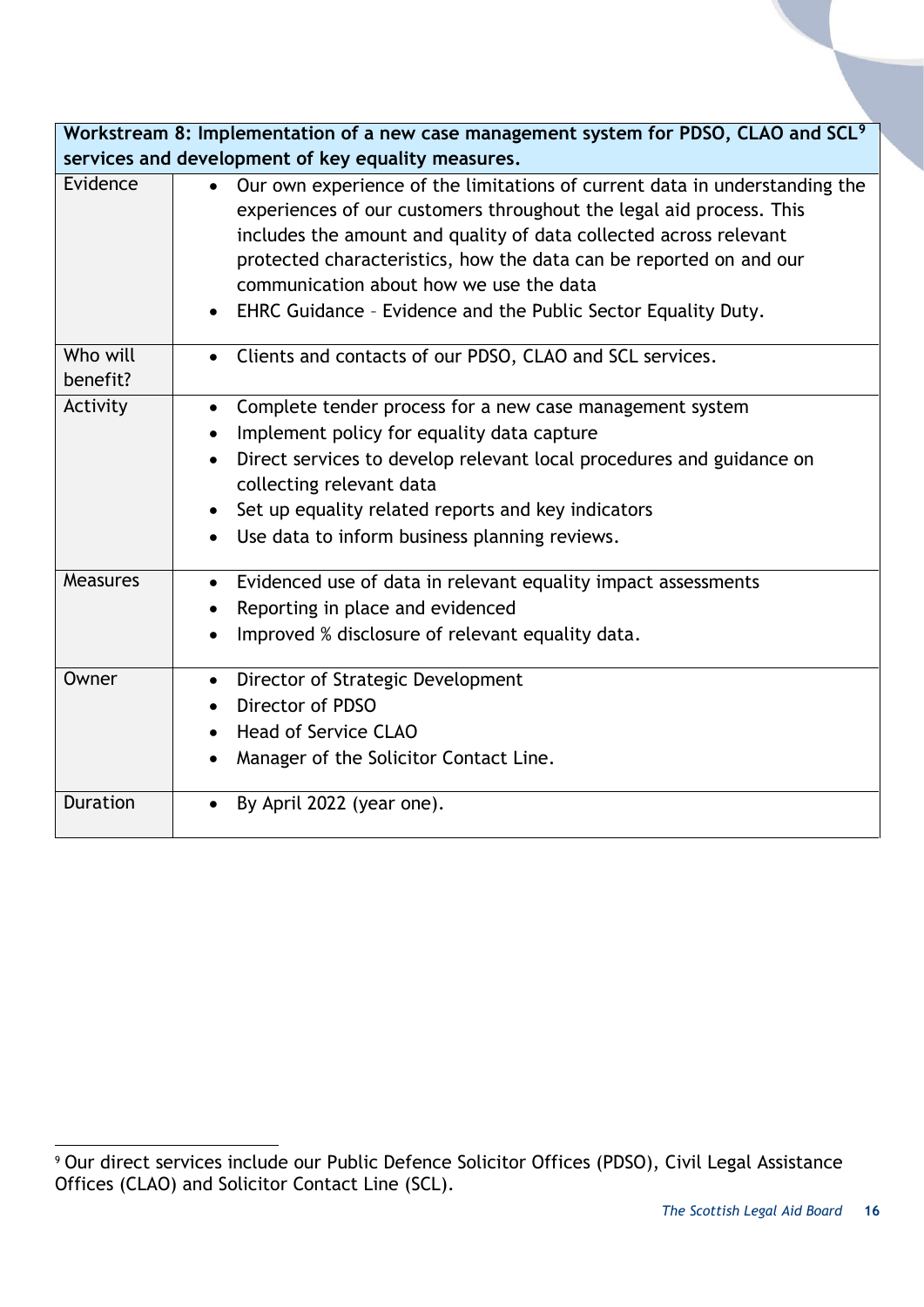**Equality Outcome 3: SLAB employees maintain good mental and physical health during the covid-19 pandemic and recovery phase**

**Relevant to the protected characteristics of Age, Disability, Sex, Race and Pregnancy or Maternity (groups most affected by covid-19)** 

**Equality Duty deliverables**: **advance equality of opportunity, eliminate discrimination, foster good relations.**

The covid-19 pandemic has had a massive impact on the physical way we work due to the closure of our offices with any access for work purposes limited and closely monitored. The majority of our employees have been home working for a year which brings both benefits and risks for mental and physical wellbeing. Our priority for the near future is to maintain a physically and mentally healthy workforce with particular attention to our most vulnerable employees.

| Workstream 9: Building capacity on equality in corporate services teams |                                                                                                                                                                                                                                                                                                                                                                                                                                                                                                                                |
|-------------------------------------------------------------------------|--------------------------------------------------------------------------------------------------------------------------------------------------------------------------------------------------------------------------------------------------------------------------------------------------------------------------------------------------------------------------------------------------------------------------------------------------------------------------------------------------------------------------------|
| <b>Evidence</b>                                                         | NDPB and wider public sector discussion about covid-19 response and the<br>$\bullet$<br>ability, knowledge capacity to deliver on high volume of corporate services<br>equality impact assessments<br>Workplan requires extensive engagement with key managers in corporate<br>services to deliver work based policies and support.                                                                                                                                                                                            |
| Who will<br>benefit?                                                    | Employees.                                                                                                                                                                                                                                                                                                                                                                                                                                                                                                                     |
| <b>Activity</b>                                                         | Work with external equality organisation to deliver knowledge sharing<br>$\bullet$<br>sessions to our corporate services Managers, Assistant Managers, Team<br>Leaders and Directors on equality issues and how they relate to different<br>teams within Corporate Services<br>The priority equality groups will be those affected by Covid-19 with a<br>particular focus on gender equality and ways to improve our gender pay<br>gap as reported in our October 2020 Equality Mainstreaming and outcomes<br>progress report. |
| <b>Measures</b>                                                         | Quality of equality impact assessments<br>$\bullet$<br>Gender pay gap - this will be a long term measure<br>Feedback on EqIA work from external equality organisations.                                                                                                                                                                                                                                                                                                                                                        |
| Owner                                                                   | Director of Strategic Development.<br>$\bullet$                                                                                                                                                                                                                                                                                                                                                                                                                                                                                |
| <b>Duration</b>                                                         | May to December 2021 (year one).                                                                                                                                                                                                                                                                                                                                                                                                                                                                                               |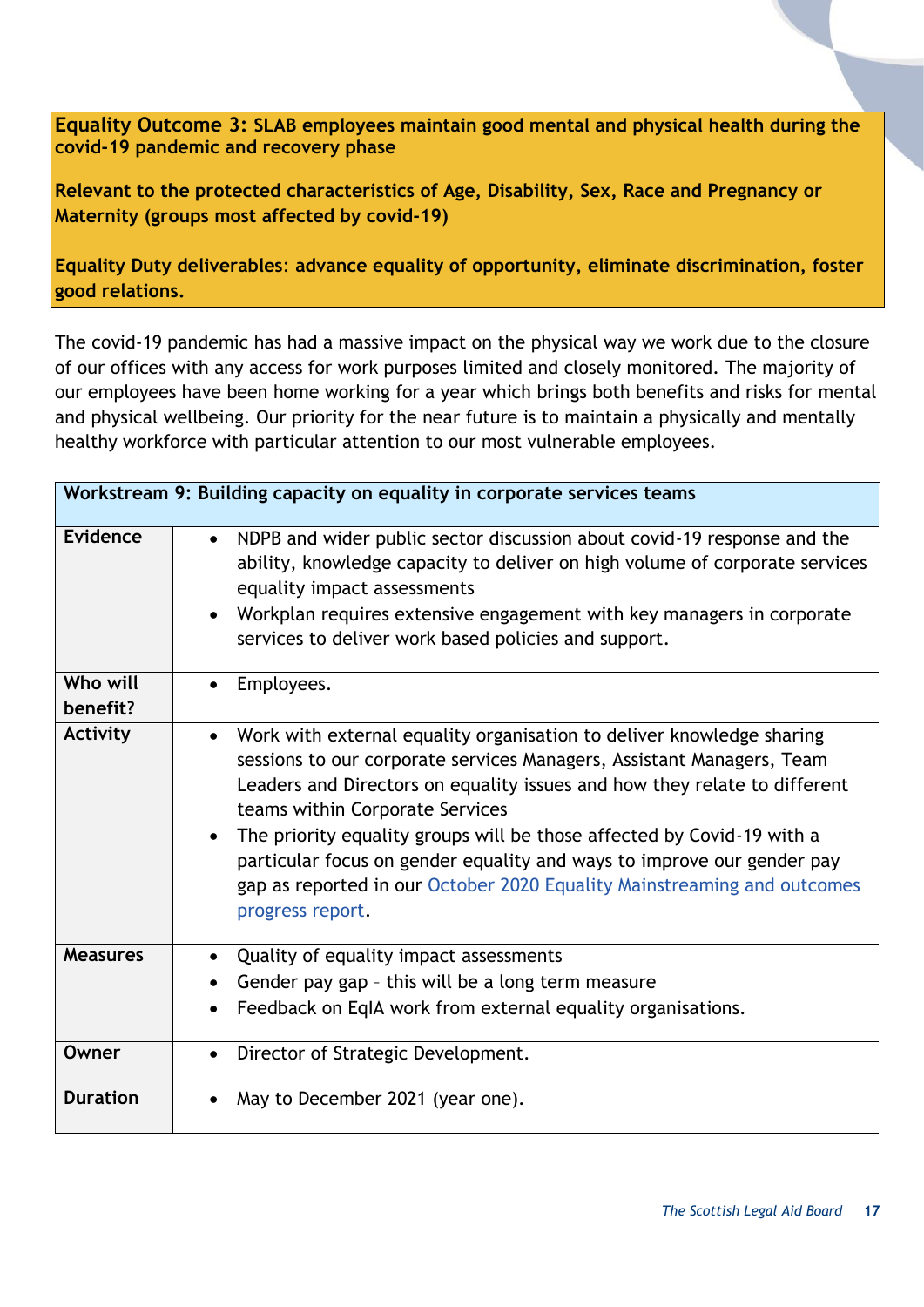<span id="page-17-0"></span>

|                      | Workstream 10: Designing a New Working Environment - covid-19 recovery                                                                                                                                                                                                                                                                                                                                                                                                                                                                      |  |
|----------------------|---------------------------------------------------------------------------------------------------------------------------------------------------------------------------------------------------------------------------------------------------------------------------------------------------------------------------------------------------------------------------------------------------------------------------------------------------------------------------------------------------------------------------------------------|--|
|                      |                                                                                                                                                                                                                                                                                                                                                                                                                                                                                                                                             |  |
| Evidence             | Mental Health Check Survey<br>$\bullet$<br>Line manager evaluation from Mental Health Workshops<br>$\bullet$<br>External Covid-19 reports (EHRC) and SG's equality evidence finder<br>$\bullet$<br>updates about the impact of covid-19<br>Staff survey indicator that SLAB falls below the civil service average with<br>$\bullet$<br>regards employee perception that SLAB is committed to an inclusive<br>workplace.                                                                                                                     |  |
| Who will<br>benefit? | Employees<br>$\bullet$                                                                                                                                                                                                                                                                                                                                                                                                                                                                                                                      |  |
| <b>Activity</b>      | Several strands of work are already in place in response to the global<br>$\bullet$<br>pandemic and to enable a safe continuation of homeworking and return to<br>'normal':<br>o Staff wellbeing focusing on supporting good mental health across the<br>workforce<br>$\circ$ Employee Health and Safety (at home and in the office)<br>$\circ$ Safety at external work sites (solicitors)<br>o Long term home working<br>$\circ$ Additional policies (Return to Work, External Workplace policy)<br>IT equipment and furniture.<br>$\circ$ |  |
| <b>Measures</b>      | Improvement in staff survey indicator related to an inclusive workplace<br>$\bullet$<br>Maintenance or improvement of wellbeing indicators in staff survey<br>$\bullet$<br>Ongoing pulse surveys with equality groups captured to allow analysis<br>$\bullet$<br>Take up of health and wellbeing initiatives and impact of these for<br>$\bullet$<br>individuals<br>Absence data by protected characteristic.                                                                                                                               |  |
| Owner                | Director of Corporate Services and Accounts<br>$\bullet$<br>Director of Strategic Development (Survey responsibilities).                                                                                                                                                                                                                                                                                                                                                                                                                    |  |
| <b>Duration</b>      | Years one and two.<br>$\bullet$                                                                                                                                                                                                                                                                                                                                                                                                                                                                                                             |  |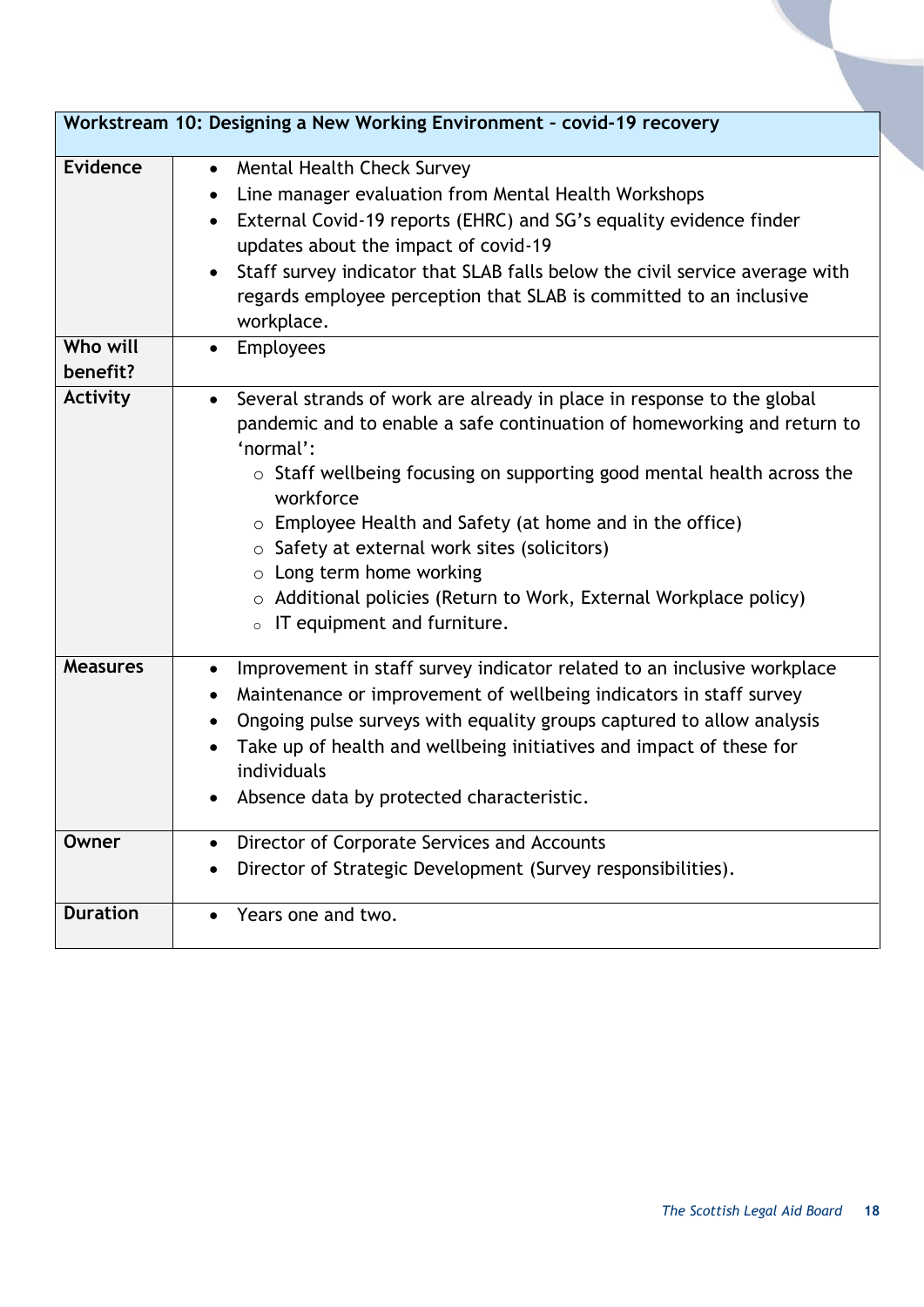#### **Action in response to the Scottish Parliaments Inquiry into Race Equality, Employment and Skills**

In November 2020 the Scottish Parliament's Equalities and Human Rights Committee published a report on its Race Equality, Employment and Skills inquiry. This Committee has asked each public authority to commit to take a minimum of three new actions to address their organisations specific issues along with associated timescales and reasons for those timescales.

Although the timing of the inquiry report and our strategic planning has not aligned, we are able to commit to three actions that we believe will help us to set more concrete outcomes in 2023. The actions we will take include:

 **We will review our recruitment procedures and practice against the Scottish Government's recruitment toolkit designed to support employers to better recruit more people from minority ethnic backgrounds and make the necessary changes.**

We have already committed to a review of our people related policies and our recruitment policy is a priority under that project. We will use the Scottish Government's toolkit to inform this review. Priority policies will be reviewed over an initial two year period and by early 2023.

 **Our review of our people related policies and setting of measures to better understand the equality impact of those policies will inform future action and outcomes to achieve race equality.**

This work will lead to improved measurement of the impact of our policies that we will use to inform future employee equality outcomes. We will deliver this through our equality impact assessment process which includes race equality. As noted above, priority policies will be reviewed over an initial two year period and by early 2023.

 **We will voluntarily record and publish their ethnicity pay gap and produce an action plan to deliver identified outcomes.**

We currently monitor our ethnicity pay gap and will publish this with our next equality outcomes report in April 2023. Alongside this we will identify outcomes we can take as appropriate.

SLAB is also involved with two cross-Justice working groups on race that report to the Justice Board which is chaired by the Scottish Government. The first is the Cross Justice Working Group on Race and Workforce, which is supporting learning within the Justice Sector and will set the direction of travel from March 2021. The second is the Cross Justice System Working Group on Race Data and Evidence, which aims to improve data collection and the analysis of this data in understanding the experience of different ethnic groups within the Justice system.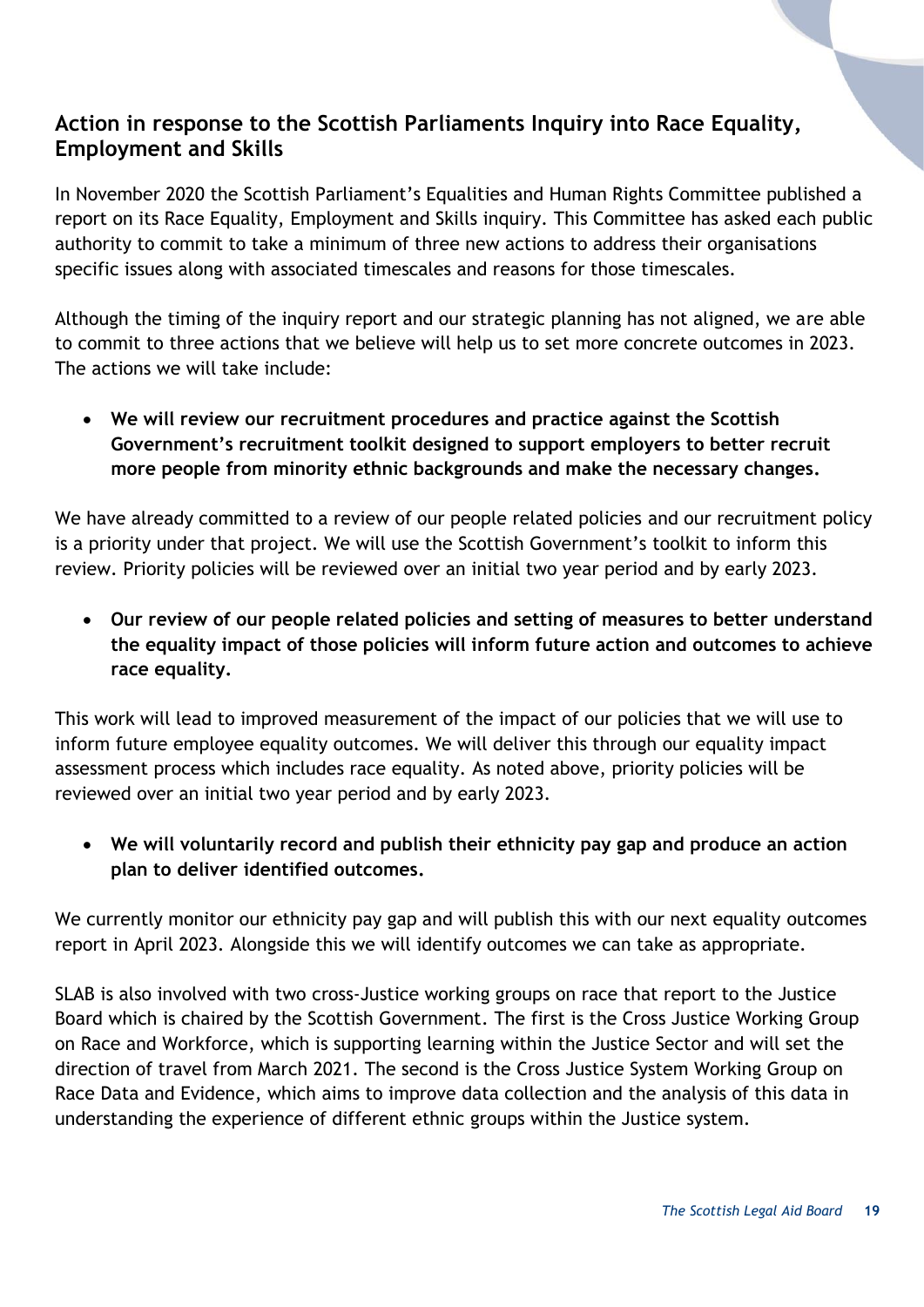#### <span id="page-19-0"></span>**Appendix A. List of evidence reviewed to support our equality outcomes 2021- 2023**

#### **External evidence**

Fairer Scotland for Disabled People: Scottish Government Recruitment and Retention Plan A Fairer Scotland for Disabled People: Employment Actions Plan (2018) A Fairer Scotland for Disabled People: Progress Report 2019 Scottish Government - Mental Health Strategy Update - Nov. (2019) Criminal Justice Disability Project report Close the Gap working paper on gender pay gap statistics (Jan 2020) Close the Gap: The Gender Penalty (2018) Close the Gap: Still Not Visible - research on Black and minority ethnic women's experiences of employment in Scotland (2019) A Fairer Scotland for Women: Gender Pay Gap Action Plan (2019) Communication Failure? Review of the accessibility of health information for blind and partially sighted people in Scotland, RNIB (2020) British Sign Language Interpreting in Scotland: A landscape review (2019) Legally disabled? The career experiences of disabled people working in the legal profession, Cardiff University Business School (2019) [Legal Needs of Individuals in England and Wales, Legal Services Board \(2020\)](https://www.legalservicesboard.org.uk/online-survey-of-individuals-handling-of-legal-issues-in-england-and-wales-2019) Menopause and the workplace, Scottish Trades Union Congress (2018) LGBT at Work, Stonewall Scotland (2018) Pregnancy and maternity-related discrimination report, Equality and Human Rights Commission (2018) Reshaping Legal Services to Meet People's Needs: An analysis of Legal Capability, Legal Services Board (2020) Is Scotland Fairer? Equality and Human Rights Commission (2018) Scotland's Independent Care Review: the Promise (2020) Disability and 'hidden' impairments in the workplace, Welsh Trades Union Congress (2018) Developing staff disclosure, Equality Challenge Unit (2009) Doing Seniority Differently: a study of high flyers living with ill-health, injury or disability, Royal Association for Disability and Rehabilitation (2009)